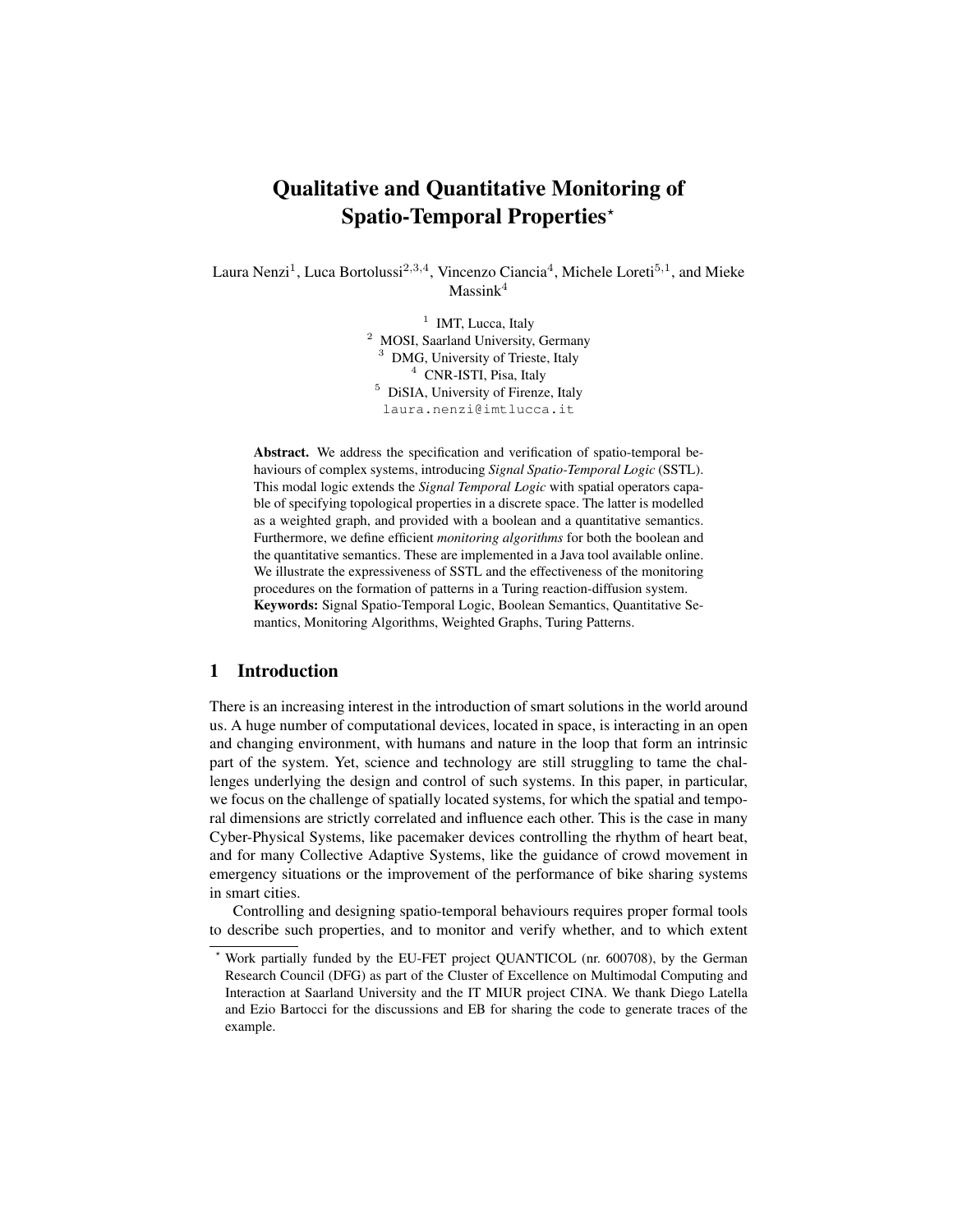and how robustly, they are satisfied by a system. Formal methods play a central role, in terms of formal languages to specify spatio-temporal models and properties, and in terms of algorithms for the verification of such properties on such models and on monitored systems.

Related work. Logical specification and monitoring of temporal properties is a welldeveloped area. Here we mention Signal Temporal Logic (STL), an extension of Metric Interval Temporal Logic describing linear-time properties of real-valued signals. STL has monitoring routines both for its boolean and quantitative semantics, the latter measuring the satisfaction degree of a formula [7, 8, 14].

Much work has been done also in the area of spatial logic [1], yet focussing more on expressivity and decidability, often in continuous space. Less attention has been placed on more practical aspects, like model checking routines in discrete space. An exception is the work of some of the authors [4], in which the spatial logic SLCS (Spatial Logic for Closure Spaces) is proposed for a discrete and topological notion of space, based on closure spaces [10]. The spatial modal operator considered is the spatial until or surround, for which an efficient model checking routine is proposed. First applications of that work in the context of smart transportation can be found in [6]. Another spatial logic equipped with practical model checking algorithms, and with learning procedures, is that of [11, 12], in which spatial properties are expressed using ideas from image processing, namely quad trees. This allows them to capture very complex spatial structures, but at the price of a complex formulation of spatial properties, which are in practice only learned from some template image.

In this work, we will also focus on a notion of discrete space. The reason is that many applications, like bike sharing systems or metapopulation epidemic models [15], are naturally framed in a discrete spatial structure. Moreover, in many circumstances continuous space is abstracted as a grid or as a mesh. This is the case, for instance, in many numerical methods to simulate the spatio-temporal dynamics of Partial Differential Equations (PDE). Hence, this class of models is naturally dealt with by checking properties on such a discretisation.

The combination of spatial and temporal operators is even more challenging [1], and few works exist with a practical perspective. In [3], some of the authors proposed an extension of STL with a "somewhere" spatial modality, which can be arbitrarily nested with temporal operators, proposing a monitoring algorithm for both the boolean and the quantitative semantics. An extension of SLCS with temporal aspects can be found in [5] where the logic has been applied in the context of smart public transportation. In [13], instead, the authors merge the spatial logic of [12] within linear temporal logic, by considering atomic spatial properties. They also provide a qualitative and quantitative semantics, and apply it to smart grids and to the formation of patterns in a reaction diffusion model.

Contributions. In this work, we present a novel Spatio-Temporal logic, Signal Spatio-Temporal Logic (SSTL), that combines and extends the works of [3] and [4]. Our logic integrates the temporal modalities of STL, with the topological spatial surround and the somewhere modalities, imposing metric bounds on spatial distances and on temporal operators. We provide the logic with a qualitative and quantitative semantics, and we define monitoring algorithms for both of them. The major challenge is to monitor the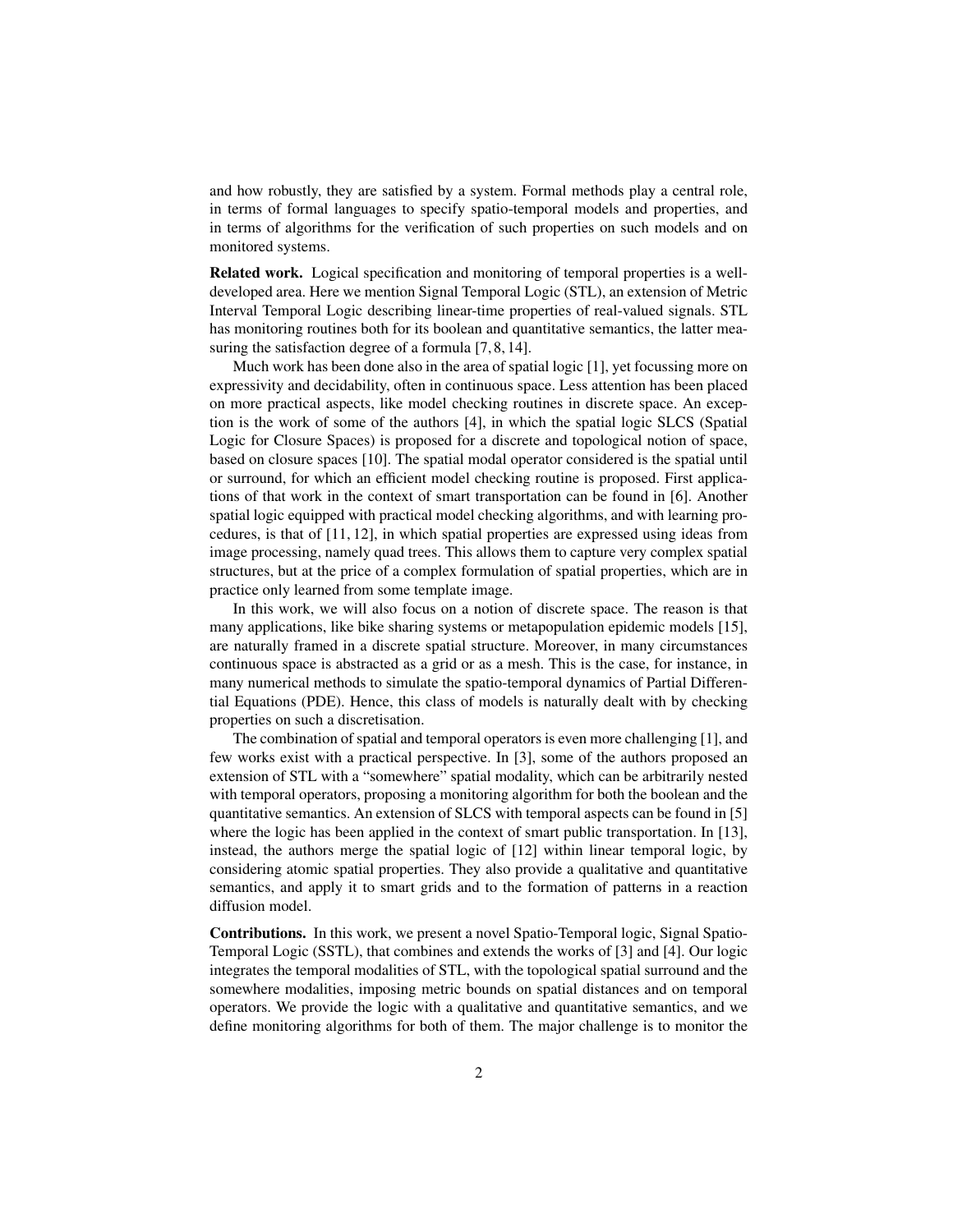surround operator, for which we propose two fixed point algorithms, one for the boolean and one for the quantitative semantics, discussing their correctness and computational cost. The monitoring algorithms have been implemented in Java, and applied and tested on a case study of pattern formation in a Turing reaction-diffusion system modelling a process of morphogenesis [13].

Paper structure. The paper is organised as follows: Section 2 introduces some background concepts on STL and on discrete topologies. Section 3 presents the syntax and the semantics of SSTL. Section 4 introduces the monitoring algorithms. Section 5 is devoted to the example of pattern formation, while conclusions are drawn in Section 6.

## 2 Background material

Weighted undirected graphs. We will consider discrete models of space that can be represented as a finite undirected graph. Edges of the graph are equipped with a positive weight, giving a metric structure to the space, in terms of shortest path distances. The weight will often represent the distance between two nodes. This is the case, for instance, when the graph is a discretization of continuous space. However, the notion of weight is more general, and may be used to encode different kinds of information. As an example, in a model where nodes are locations in the city and edges represent streets, the weight could represent the average travelling time, which can be different between two paths with the same physical length, but different levels of congestion or different number of traffic lights.

We represent a weighted undirected graph with a tuple  $G = (L, E, w)$ , where:

- L is the finite set of locations (nodes),  $L \neq \emptyset$
- $E \subseteq L \times L$  is a symmetric relation, namely the set of connections (edges),
- $w : E \to \mathbb{R}_{>0}$  is the function that returns the cost/weight of each edge.

Furthermore, we denote by  $E^*$  the set containing all the pairs of connected locations, i.e. the transitive closure of  $E$ . We will also use an overloaded notation and extend  $w$ to the domain  $E^*$ , so that for arbitrary nodes  $x, y$  (not necessarily connected by an edge) we let  $w(x, y)$  be the cost of the shortest path between two different locations. Finally, for all  $\ell \in L$  and  $w_1, w_2 > 0$ , we let  $L^{\ell}_{[w_1, w_2]}$  be the set of locations  $\ell'$  such that  $w_1 \leq w(\ell, \ell') \leq w_2.$ 

Closure spaces and the boundary of a set of nodes. In this work, we focus on graphs as an algorithmically tractable representation of space. However, *spatial* logics traditionally use more abstract structures, very often of a topological nature (see [1] for an exhaustive reference). We can frame a generalised notion of topology on graphs within the so called *Cech closure spaces*, a superclass of topological spaces allowing a clear formalisation of the semantics of the spatial surround operator on both topological and graph-like structures (see [4] and the references therein). What is really relevant for this work, due to the restriction to finite (weighted and undirected) graphs, is the notion of *external boundary* of a set of nodes A, i.e. the set of nodes directly connected with an element of A but not part of it.

**Definition 1.** *Given a subset of locations*  $A \subseteq L$ *, we define the boundary of A as:* 

 $B^+(A) \coloneqq \{ \ell \in L | \ell \notin A \land \exists \ell' \in A \text{ s.t. } (\ell', \ell) \in E \}.$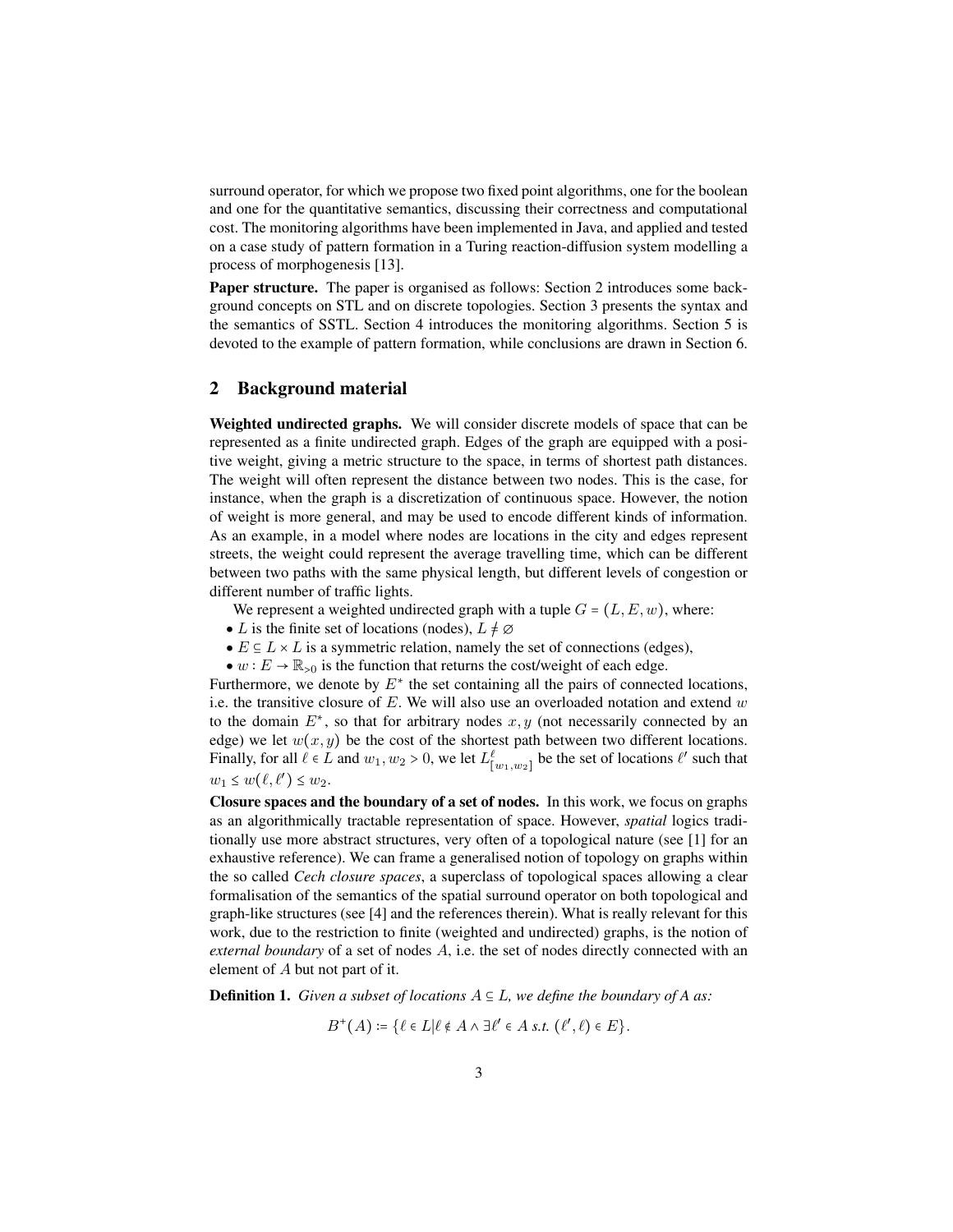Signal Temporal Logic. *Signal Temporal Logic* (STL) is a linear dense time-bounded temporal logic that extends *Metric Interval Temporal Logic* (MITL) with a set of atomic propositions  $\{\mu_1, ..., \mu_m\}$  that specify properties of real valued traces, therefore mapping real valued traces into boolean values.

Let  $\mathbf{x} : \mathbb{T} \to \mathbb{D}$  a trace that describes an evolution of our system, where  $\mathbb{T} = \mathbb{R}_{\geq 0}$ is the time set and  $\mathbb{D} = \mathbb{D}_1 \times \cdots \times \mathbb{D}_n \subseteq \mathbb{R}^n$  is the domain of evaluation; then each  $\mu_j : \mathbb{D} \to \mathbb{B}$  is of the form  $\mu_j(x_1, \ldots, x_n) \equiv (f_j(x_1, \ldots, x_n) \geq 0)$ , where  $f_j : \mathbb{D} \to \mathbb{R}$  is a (possibly non-linear) real-valued function and  $\mathbb{B} = \{true, false\}$  are boolean values. The projections  $x_i : \mathbb{T} \to \mathbb{D}_i$  on the  $i^{th}$  coordinate/variable are called the *primary signals* and, for all j, the function  $s_i : \mathbb{T} \to \mathbb{R}$  defined by point-wise application of  $f_i$  to the image of x, namely  $s_i(t) = f_i(x_1(t),...,x_n(t))$ , is called a *secondary signal* [8].

The syntax of STL is given by

$$
\varphi \coloneqq \mu \mid \neg \varphi \mid \varphi_1 \land \varphi_2 \mid \varphi_1 \mathcal{U}_{[t_1, t_2]} \varphi_2
$$

where conjunction and negation are the standard boolean connectives,  $[t_1, t_2]$  is a real positive dense intervals with  $t_1 < t_2$ ,  $\mathcal{U}_{[t_1,t_2]}$  is the *bounded until* operator and  $\mu$  is an atomic proposition. The *eventually* operator  $\mathcal{F}_{[t_1,t_2]}$  and the *always* operator  $\mathcal{G}_{[t_1,t_2]}$ can be defined as usual:  $\mathcal{F}_{[t_1,t_2]}\varphi \coloneqq \tau \mathcal{U}_{[t_1,t_2]}\varphi$ ,  $\mathcal{G}_{[t_1,t_2]}\varphi \coloneqq \neg \mathcal{F}_{[t_1,t_2]}\neg \varphi$ .

## 3 SSTL: Signal Spatio-Temporal Logic

*Signal Spatio-Temporal Logic* (SSTL) is an extension of Signal Temporal Logic [7, 14] with two spatial modalities. The first one, the *bounded somewhere* operator  $\otimes_{w1,w2}$ ] is taken from [3], while the second one, the *bounded surround* operator  $S_{[w_1,w_2]}$ , is inspired by the *Spatial Logic for Closure Spaces* [4]. In the following, we first introduce spatio-temporal signals, and then present the syntax and the boolean and quantitative semantics of SSTL.

Spatio-Temporal Signals. SSTL is interpreted on spatio-temporal, real-valued signals. Space is discrete and described by a weighted graph  $G = (L, E, w)$ , as in Section 2, while the time domain T will usually be the real-valued interval  $[0, T]$ , for some  $T > 0$ . A spatio-temporal trace is a function  $\mathbf{x} : \mathbb{T} \times L \to \mathbb{D}$ , where  $\mathbb{D} \subseteq \mathbb{R}^n$  is the domain of the trace. As for temporal traces, we write  $\mathbf{x}(t, \ell) = (x_1(t, \ell), ..., x_n(t, \ell)) \in \mathbb{D}$ , where each  $x_i : \mathbb{T} \times L \to \mathbb{D}_i$ , for  $i = 1, ..., n$ , is the projection on the  $i^{th}$  coordinate/variable.

Spatio-temporal traces can be obtained by simulating a stochastic model or a deterministic model, i.e. specified by a set of differential equations. In previous work [3], some of the authors discussed the framework of patch-based population models, which generalise population models and are a natural setting from which both stochastic and deterministic spatio-temporal traces of the considered type emerge. An alternative source of traces are measurements of real systems. For the purpose of this work, it is irrelevant which is the source of traces, as we are interested in their off-line monitoring.

Spatio-temporal traces are then converted into spatio-temporal boolean or quantitative signals. Similarly to the case of STL, each *atomic predicate*  $\mu_j$  is of the form  $\mu_j(x_1,\ldots,x_n) \equiv (f_j(x_1,\ldots,x_n) \geq 0)$ , for  $f_j : \mathbb{D} \to \mathbb{R}$ . Each atomic proposition gives rise to a spatio-temporal signal. In the boolean case, one may define function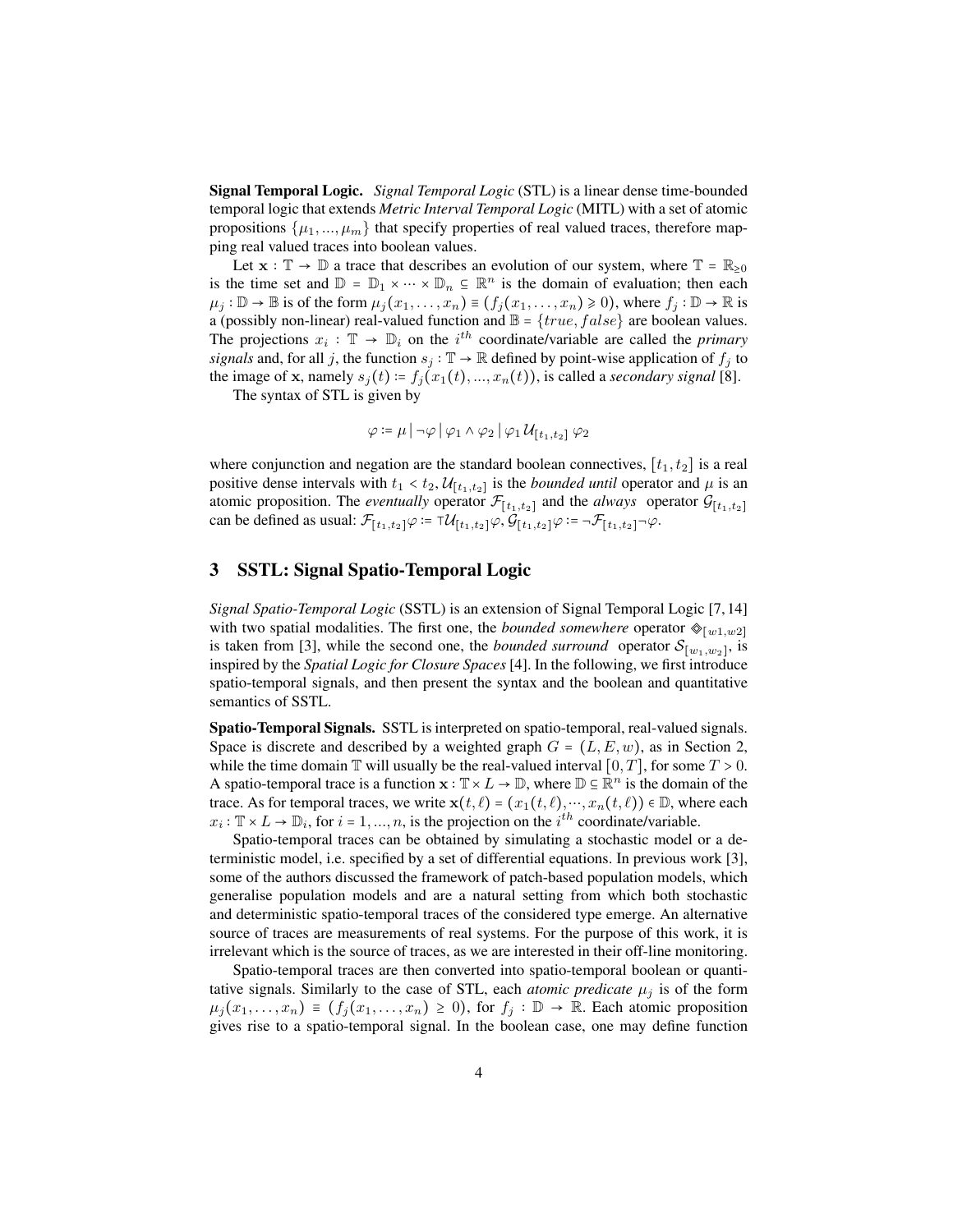$s_j : \mathbb{T} \times L \to \mathbb{B}$ ; given a trace x, this gives rise to the boolean signal  $s_j(t, \ell) = \mu_j(\mathbf{x}(t, \ell))$ by point-wise lifting. Similarly, a quantitative signal is obtained as the real-valued function  $s_j : \mathbb{T} \times L \to \mathbb{R}$ , with  $s_j(t, \ell) = f_j(\mathbf{x}(t, \ell)).$ 

When the space  $L$  is finite, as in our case, we can represent a spatio-temporal signal as a finite collection of temporal signals. More specifically, the signal  $s(t, \ell)$  can be equivalently represented by the collection  $\{s_{\ell}(t) | \ell \in L\}$ . We will stick mostly to this second notation in the following, as it simplifies the presentation.

Syntax. The syntax of SSTL is given by

 $\varphi := \mu \, |\, \neg \varphi \, | \, \varphi_1 \wedge \varphi_2 \, | \, \varphi_1 \mathcal{U}_{[t_1,t_2]} \varphi_2 \, | \, \otimes_{[w_1,w_2]} \varphi \, | \, \varphi_1 \mathcal{S}_{[w_1,w_2]} \varphi_2.$ 

Atomic predicates, boolean operators, and the until operator  $\mathcal{U}_{[t_1,t_2]}$  are those of STL. The spatial operators are the *somewhere* operator,  $\otimes_{[w_1,w_2]}$ , and the *bounded surround* operator  $\mathcal{S}_{[w_1,w_2]}$ , where  $[w_1,w_2]$  is a closed real interval with  $w_1 < w_2$ . The spatial somewhere operator  $\otimes_{[w_1,w_2]}\varphi$  requires  $\varphi$  to hold in a location reachable from the current one with a total cost greater than or equal to  $w_1$  and less than or equal to  $w_2$ . The surround formula  $\varphi_1$   $S_{[w_1,w_2]} \varphi_2$  is true in a location  $\ell$ , for the trace x, when  $\ell$ belongs to a set of locations A satisfying  $\varphi_1$ , such that its external boundary  $B^+(A)$ (i.e., all the nearest neighbours of locations in A) contain only locations satisfying  $\varphi_2$ . Furthermore, locations in  $B^+(A)$  must be reached from  $\ell$  by a shortest path of cost between  $w_1$  and  $w_2$ . Hence, the surround operator expresses the topological notion of being surrounded by a  $\varphi_2$ -region, with additional metric contraints. We can also derive the *everywhere* operator  $\mathbb{E}_{[w_1,w_2]}\varphi := \neg \otimes_{[w_1,w_2]} \neg \varphi$  requiring  $\varphi$  to hold in all the locations reachable from the current one with a total cost between  $w_1$  and  $w_2$ .

Semantics. We now define the boolean and the quantitative semantics for SSTL. The boolean semantic, as customary, returns true/false depending on whether the observed trace satisfies the SSTL specification.

Definition 2 (Boolean semantics). *The boolean satisfaction relation for an SSTL formula*  $\varphi$  *over a spatio-temporal trace* **x** *is given by:* 

| $(\mathbf{x}, t, \ell) \vDash \mu$                                          | $\Leftrightarrow$ $\mu(\mathbf{x}(t,\ell)) = 1$                                                                                                                                                                                        |
|-----------------------------------------------------------------------------|----------------------------------------------------------------------------------------------------------------------------------------------------------------------------------------------------------------------------------------|
| $(\mathbf{x}, t, \ell) \vDash \neg \varphi$                                 | $\Leftrightarrow$ $(\mathbf{x}, t, \ell) \neq \varphi$                                                                                                                                                                                 |
| $(\mathbf{x}, t, \ell) \vDash \varphi_1 \wedge \varphi_2$                   | $\Leftrightarrow$ $(\mathbf{x}, t, \ell) \vDash \varphi_1$ and $(\mathbf{x}, t, \ell) \vDash \varphi_2$                                                                                                                                |
| $(\mathbf{x}, t, \ell) \vDash \varphi_1 \mathcal{U}_{[t_1, t_2]} \varphi_2$ | $\Leftrightarrow$ $\exists t' \in [t+t_1, t+t_2] \text{ s.t. } (\mathbf{x}, t', \ell) \models \varphi_2$                                                                                                                               |
|                                                                             | and $\forall t'' \in [t, t'], (\mathbf{x}, t'', \ell) \models \varphi_1$                                                                                                                                                               |
| $(\mathbf{x}, t, \ell) \vDash \mathcal{L}_{[w_1, w_2]} \varphi$             | $\Leftrightarrow$ $\exists \ell' \in L \text{ s.t. } (\ell', \ell) \in E^*,$                                                                                                                                                           |
|                                                                             | $w_1 \leq w(\ell',\ell) \leq w_2$ and $(\mathbf{x},t,\ell') \vDash \varphi$                                                                                                                                                            |
|                                                                             | $(\mathbf{x}, t, \ell) \vDash \varphi_1 \mathcal{S}_{[w_1, w_2]} \varphi_2 \Leftrightarrow \exists A \subseteq L^{\ell}_{[0, w_2]} \text{ s.t. } \ell \in A \text{ and } \forall \ell' \in A, (\mathbf{x}, t, \ell') \vDash \varphi_1$ |
|                                                                             | and $B^+(A) \subseteq L^{\ell}_{\lceil w_1, w_2 \rceil}$ and $\forall \ell'' \in B^+(A), (x, t, \ell'') \models \varphi_2$ .                                                                                                           |

*A trace* **x** *satisfies*  $\varphi$  *in location*  $\ell$ *, denoted by*  $(\mathbf{x}, \ell) \models \varphi$ *, if and only if*  $(\mathbf{x}, 0, \ell) \models \varphi$ *.*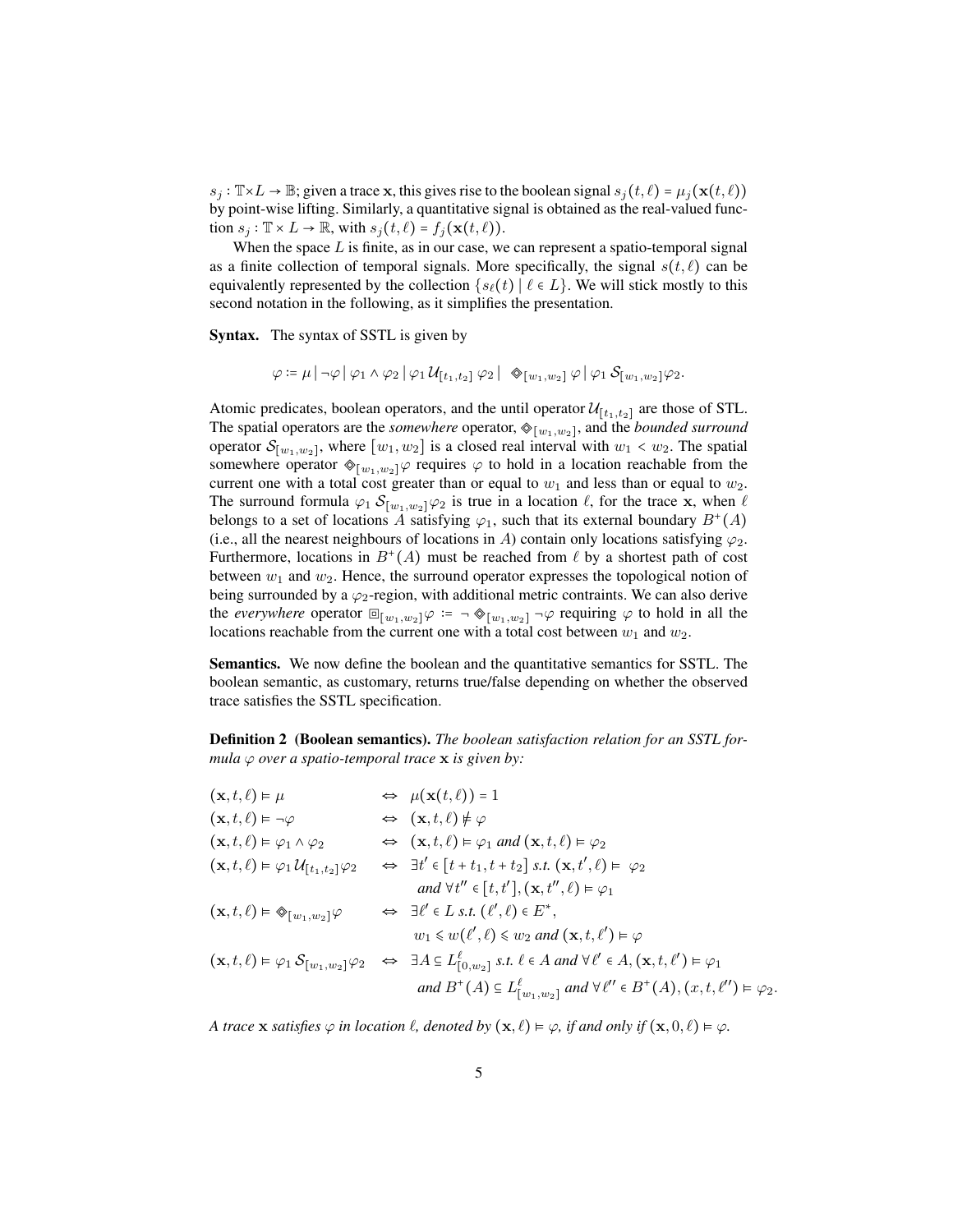The quantitative semantics returns a real value that can be interpreted as a measure of the strength with which the specification is satisfied or falsified by an observed trajectory. More specifically, the sign of such a satisfaction score is related to the truth of the formula (positive stands for true), while the absolute value of the score is a measure of the robustness of the satisfaction or dissatisfaction. This definition of quantitative measure is based on [7, 8], and it is a reformulation of the robustness degree of [9].

Definition 3 (SSTL Quantitative Semantics ). *The quantitative satisfaction function*  $\rho(\varphi, \mathbf{x}, t)$  *for an SSTL formula*  $\varphi$  *over a spatio-temporal trace* **x** *is given by:* 

| $\rho(\mu, \mathbf{x}, t, \ell)$                                         | $= f(\mathbf{x}(t,\ell))$ where $\mu \equiv (f \ge 0)$                                                                                                |
|--------------------------------------------------------------------------|-------------------------------------------------------------------------------------------------------------------------------------------------------|
| $\rho(\neg \varphi, \mathbf{x}, t, \ell)$                                | $= -\rho(\varphi, \mathbf{x}, t, \ell)$                                                                                                               |
| $\rho(\varphi_1 \wedge \varphi_2, \mathbf{x}, t, \ell)$                  | = $\min(\rho(\varphi_1, \mathbf{x}, t, \ell), \rho(\varphi_2, \mathbf{x}, t, \ell))$                                                                  |
| $\rho(\varphi_1 \mathcal{U}_{[t_1,t_2]} \varphi_2, \mathbf{x}, t, \ell)$ | $\sup_{t' \in t + [t_1, t_2]} (\min\{\rho(\varphi_2, \mathbf{x}, t', \ell), \inf_{t'' \in [t, t']} (\rho(\varphi_1, \mathbf{x}, t'', \ell))\}$        |
| $\rho(\otimes_{w_1,w_2} \varphi,\mathbf{x},t,\ell)$                      | = $\max\{\rho(\varphi, \mathbf{x}, t, \ell') \mid \ell' \in L, (\ell', \ell) \in E^* \}$                                                              |
|                                                                          | and $w_1 \leq w(\ell', \ell) \leq w_2$                                                                                                                |
| $\rho(\varphi_1 \mathcal{S}_{[w_1,w_2]} \varphi_2,\mathbf{x},t,\ell) =$  | $\min(\min_{\ell' \in A} \rho(\varphi_1, \mathbf{x}, t, \ell'),$<br>$\max_{A\subseteq L^\ell_{[0,w_2]},\ell\in A,B^+(A)\subseteq L^\ell_{[w_1,w_2]}}$ |
|                                                                          | $\min_{\ell'' \in B^+(A)} \rho(\varphi_2, \mathbf{x}, t, \ell''))$ .                                                                                  |

The satisfaction score has some fundamental properties: if  $\rho(\varphi, \mathbf{x}, t) > 0$ , then  $(\mathbf{x}, t, \ell) \models$  $\varphi$ , and similarly if  $\rho(\varphi, \mathbf{x}, t) < 0$ , then  $(\mathbf{x}, t, \ell) \neq \varphi$ . The absolute value  $|\rho(\varphi, \mathbf{x}, t)|$ , instead, gives a measure of the strength of the truth value. The definition for the surround operator is essentially obtained from the boolean semantics by replacing conjunctions and universal quantifications with the minimum and disjunctions and existential quantifications with the maximum, as done in [7, 8] for STL.

# 4 Monitoring Algorithms

In this section we present the monitoring algorithms to check the validity of a formula  $\varphi$  on a trace  $\mathbf{x}(t, \ell)$ . The monitoring procedure, which is similar to the ones for STL [8,14], works inductively bottom-up on the parse tree of the formula. In the case of the boolean semantics, for each subformula  $\psi$ , it constructs a signal  $s_{\psi}$  s.t.  $s_{\psi}(\ell, t) = 1$ iff the subformula is true in position  $\ell$  at time t. In the case of the quantitative semantics, for each subformula  $\psi$ , the signal  $s_{\psi}$  corresponds to the value of the quantitative satisfaction function  $\rho$ , for any time t and location  $\ell$ . In this paper, we discuss the algorithms to check the bounded surround operator. The procedures for the boolean and temporal operators are those of STL [7, 8, 14], while the methods for the somewhere spatial modality have been previously discussed in [3], and are a simple extension of the procedure for the boolean operators. The treatment of the bounded surround modality  $\psi = \varphi_1 \mathcal{S}_{[w_1,w_2]} \varphi_2$ , instead, deviates substantially from these procedures. In the following, we will present two recursive algorithms to compute the boolean and the quantitative satisfaction, taking inspiration from [4] and assuming the knowledge of the boolean/quantitative signals of  $\varphi_1$  and  $\varphi_2$ .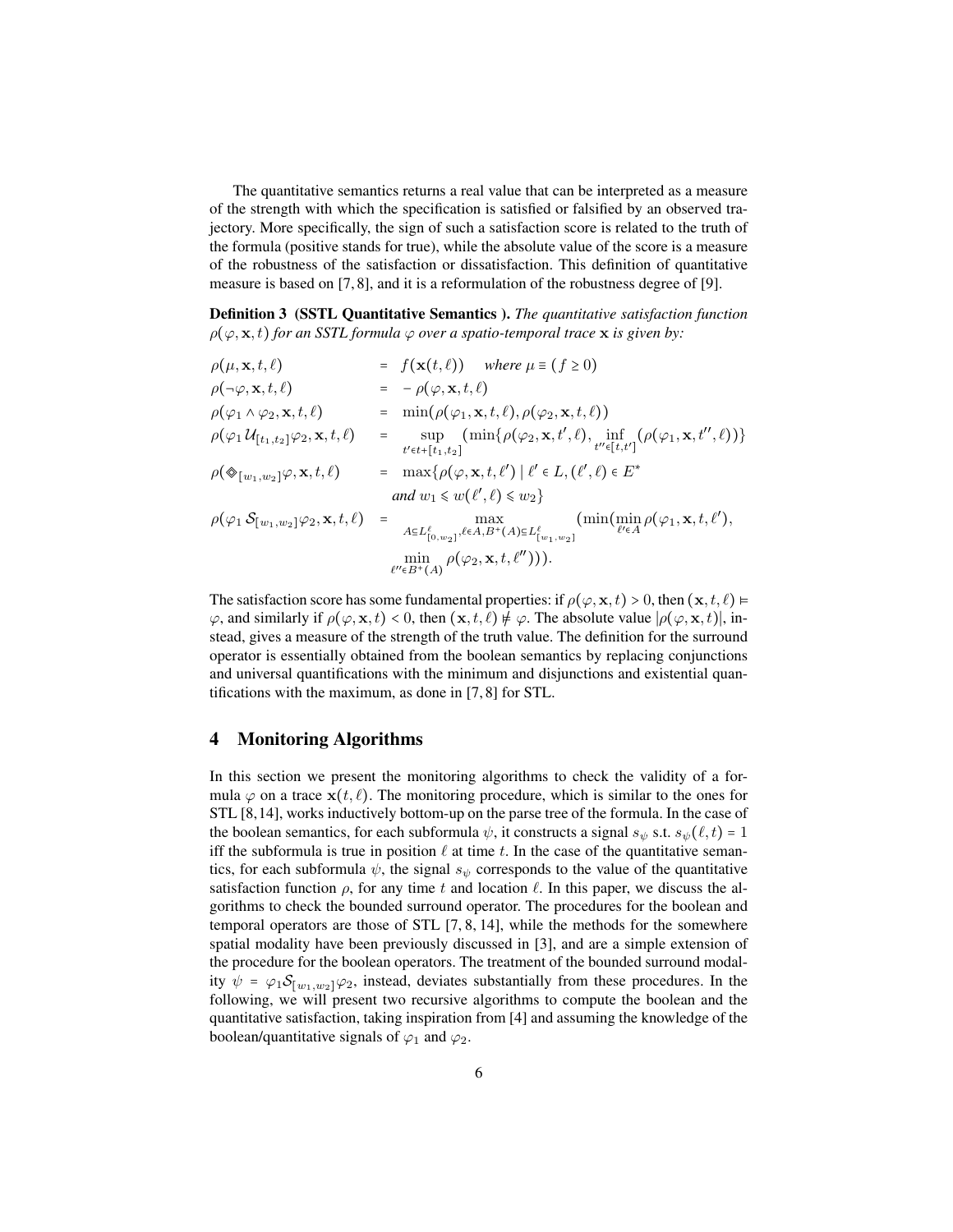Preliminary notions on boolean signals. Before describing the algorithm 1, we need to introduce the definition of *minimal interval covering*  $\mathcal{I}_{s_1,...,s_n}$  *consistent with a set of temporal signals*  $s_1, \ldots s_n$ , see also [14].

**Definition 4.** Given an interval I, and a set of temporal signals  $s_1, \ldots s_n$  with  $s_i$ :  $I \to \mathbb{B}$ , the **minimal interval covering**  $\mathcal{I}_{s_1,...,s_n}$  of *I* consistent with the set of signals  $s_1, \ldots, s_n$  *is the shortest finite sequence of left-closed right-open intervals*  $I_1, \ldots, I_h$ *such that*  $\bigcup_j I_j = I$ *,*  $I_i \cap I_j = \emptyset$ *,*  $\forall i \neq j$ *, and for*  $k \in \{1, ..., n\}$ *,*  $s_k(t) = s_k(t')$  *for all* t*,* t ′ *belonging to the same interval. The* positive minimal interval covering *of* s *is*  $\mathcal{I}_s^+ = \{I \in \mathcal{I}_s \big| \forall t \in I : s(t) = 1\}.$ 

Monitoring the Boolean semantics of the bounded surround. Algorithm 1 presents the procedure to monitor the boolean semantics of a surround formula  $\psi = \varphi_1 \mathcal{S}_{w_1,w_2}$   $\varphi_2$ in a single location  $\hat{\ell}$ , returning the boolean signal  $s_{\psi,\hat{\ell}}$  of  $\psi$  at location  $\hat{\ell}$ . The algorithm first computes the set of locations  $L^{\hat{\ell}}_{[0,w_2]}$  that are at distance  $w_2$  or less from  $\hat{\ell}$ , and then, recursively, the boolean signals  $s_{\varphi_1,\ell}$  and  $s_{\varphi_2,\ell}$ , for  $\ell \in L^{\hat{\ell}}_{[0,w_2]}$ . These signals provide the satisfaction of the sub-formula  $\varphi_j$  at each point in time, and for each location of interest. Then, a minimal interval covering consistent to all the signals  $s_{\varphi_1,\ell}$  and  $s_{\varphi_2,\ell}$ is computed, and to each such interval, a core procedure similar to that of [4] is applied. More specifically, we first compute the set of locations T in which both  $\varphi_1$  and  $\varphi_2$  are false, and that are in the external boundary of the locations that satisfy  $\varphi_1$  (V) or  $\varphi_2$  $(Q)$ . The locations in T are "bad" locations, that cannot be part of the external boundary of the set A of  $\varphi_1$ -locations which has to be surrounded only by  $\varphi_2$ -locations. Hence, the main loop of the algorithm removes iteratively from  $V$  all those locations that have a neighbour in T (set N, line 13), constructing a new set T containing only those locations in N that do not satisfy  $\varphi_2$ , until a fixed point is reached. As each location can be added to  $T$  and be processed only once, the complexity of the algorithm is linear in the number of locations and linear in the size of the interval covering. Correctness can be proven in a similar way as in [4].

Piecewise constant approximation of quantitative signals. The quantitative semantics for STL is defined for arbitrary signals, but algorithms are provided for piecewise linear continuous ones [7, 8], considered as the interpolation of continuous functions. In this paper, we deviate from this interpretation, and consider instead a simpler interpolation based on piecewise constant signals. In particular, we discretise time with step  $h > 0$ , so that our signals in each location  $\ell$ ,  $s_{\ell} : [0, T] \times L \rightarrow \mathbb{R}$ , are represented by the finite set  $\{s_{\ell}(0), s_{\ell}(h), m \ldots, s_{\ell}(mh)\}$ , where  $mh = T$ . Then the piecewise constant approximation of  $s_{\ell}(t)$  is the signal  $\hat{s}_{\ell}(t) = s_{\ell}(kh)$  for  $t \in [kh, (k + 1)h)$ . We further assume, without loss of generality<sup>6</sup>, that all time bounds appearing in the temporal operators of a SSTL formula are multiples of h.

Under the assumption that secondary signals are Lipschitz continuous<sup>7</sup>, and letting  $K$  be the maximum of their individual Lipschitz constants, we have that the following properties hold: (a)  $s_{\ell}(kh) = \hat{s}_{\ell}(kh)$ ; and (b)  $||s_{\ell}(t) = \hat{s}_{\ell}(t)|| \le Kh/2$ , uniformly in t. 6 Time bounds can be restricted to rational numbers, hence there always exists an  $h > 0$  satisfy-

ing all assumptions.

 $7$  The assumption of Lipschitz continuity holds whenever the primary signal is the solution of an ODE with a locally Lipschitz vector field, as usually is the case.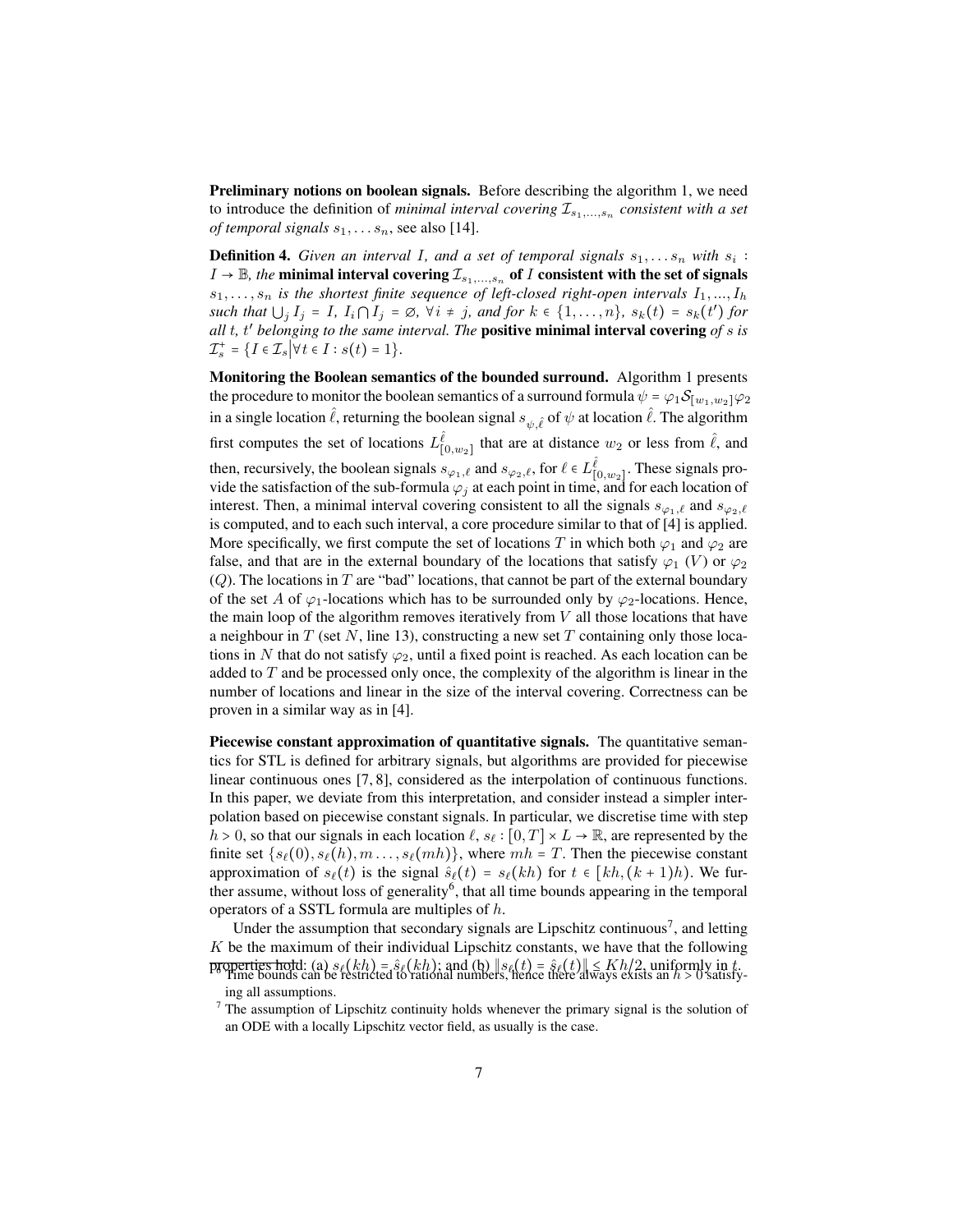Algorithm 1 Boolean monitoring for the surround operator

1: input  $\hat{\ell}, \psi = \varphi_1 \mathcal{S}_{[w_1,w_2]} \varphi_2$ 2: for all  $\ell \in L^{\hat{\ell}}_{[0,w_2]}$  do 3: compute recursively  $s_{\varphi_1,\ell}, s_{\varphi_2,\ell},$ 4: end for 5: compute  $\mathcal{I}_{s_{\psi,\hat{\ell}}}$  {the minimal interval covering consistent with  $s_{\varphi_1,\ell}, s_{\varphi_2,\ell}, \ell \in L^{\hat{\ell}}_{[0,w_2]}$ } 6: for all  $I_i$  ∈  $\mathcal{I}_{s_{\psi,\hat{\ell}}}$  do 7:  $V = \{ \ell \in L_{[0,w_2]}^{\hat{\ell}} | s_{\varphi_1,\ell}(I_i) = 1 \}$ 8:  $Q = \{ \ell \in L_{[w_1, w_2]}^{\hat{\ell}} | s_{\varphi_2, \ell}(I_i) = 1 \}$ 9:  $T = B^+(Q \cup V)$ 10: while  $T \neq \emptyset$  do  $11:$  $' = \varnothing$ 12: for all  $\ell \in T$  do 13:  $N = pre(\ell) \cap V = \{ \ell' \in V | \ell E \ell' \}$ 14:  $V = V \backslash N$  $15:$  $' = T' \cup (N \setminus Q)$ 16: end for 17:  $T = T'$ 18: end while 19:  $s_{\psi,\ell}(I_i) = \begin{cases} \frac{1}{\sqrt{2\pi}} & \text{if } i \leq n \\ 0 & \text{if } i \leq n \end{cases}$ 1 if  $\ell \in V$ , 0 otherwise. 20: end for 21: merge adjacent positive interval  $I_i$ , i.e.  $I_i$  s.t.  $s_{\psi,\hat{\ell}}(I_i) = 1$ 22: return  $s_{\psi}$   $\hat{r}$ 

Monitoring the quantitative semantics. We now turn to the monitoring algorithm for the quantitative semantics, assuming the input is a piecewise constant signal, where the time domain has been discretised with step  $h$ . Monitoring boolean operators is straightforward, we just need to apply the definition of the quantitative semantics pointwise in the discretisation. Monitoring the somewhere operator  $\otimes_{[w_1,w_2]}\varphi$  is also immediate: once the location  $\hat{\ell}$  of interest is fixed, we can just turn into a disjunction of the signals  $s_{\varphi,\ell}$  for each location  $\ell \in L^{\hat{\ell}}_{[w_1,w_2]}$ , see [3] for further details. The time bounded until operator, instead, can also be easily computed by replacing the min and max over dense real intervals in its definition by the corresponding min and max over the corresponding finite grid of time points. In this case, however, we can introduce an error due to the discrete approximation of the Lipschitz continuous signal in intermediate points, yet this error accumulates at a rate proportional to  $Kh$ , where K is the previously defined Lipschitz constant.

The only non-trivial monitoring algorithm is the one for the spatial surround operator, which will be discussed below. However, as the satisfaction score is computed at each time point of the discretisation and depends on the values of the signals at that time point only, this algorithm introduces no further error w.r.t. the time discretisation. Hence, we can globally bound the error introduced by the time discretisation: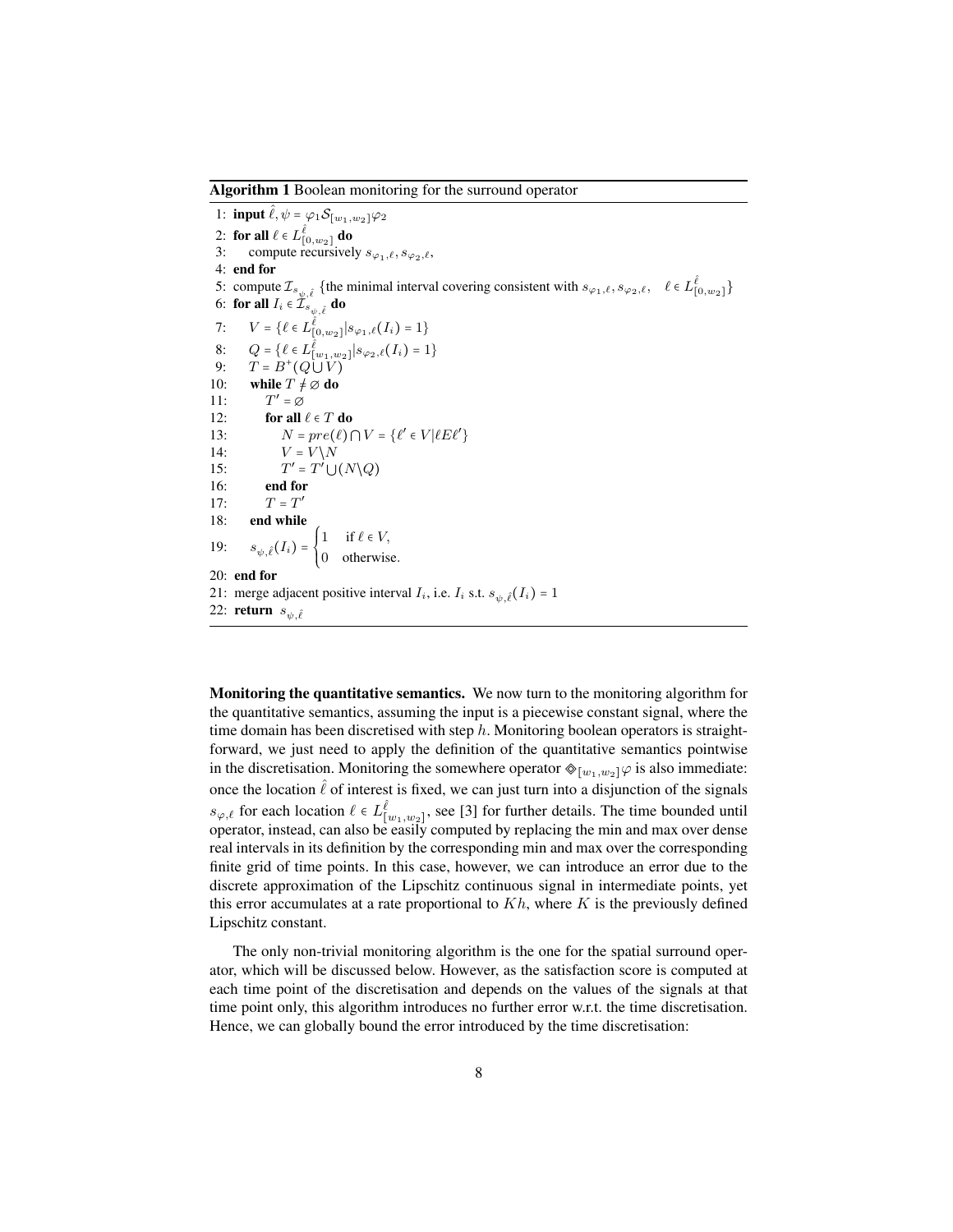Proposition 1. *Let the primary signal* x *be Lipschitz continuous, as the functions defining the atomic predicates. Let* K *be a Lipschitz constant for all secondary signals, and* h be the discretisation step. Given a SSTL formula  $\varphi$ , let  $u(\varphi)$  counts the number of *temporal until operators in*  $\varphi$ *, and denote by*  $\rho(\varphi, \mathbf{x})$  *its satisfaction score over the trace* **x** *and by*  $\rho(\varphi, \hat{\mathbf{x}})$  *the satisfaction score over the discretised version*  $\hat{\mathbf{x}}$  *of* **x** *with time step h. Then*  $\|\rho(\varphi, \mathbf{x}) - \rho(\varphi, \hat{\mathbf{x}})\| \leq u(\varphi) Kh$ .

Monitoring the quantitative semantics of the bounded surround. The quantitative monitoring procedure for the bounded surround operator is shown in Algorithm 2. Similarly to the boolean case, the algorithm for the surround formula  $\psi = \varphi_1 \mathcal{S}_{[w_1,w_2]} \varphi_2$ takes as input a location  $\ell$  and returns the quantitative signal  $s_{\psi \hat{j}}$ , or better its piecewise constant approximation with time-step  $h$  (an additional input, together with the signal duration  $T$ ). As a first step, it computes recursively the quantitative satisfaction signals of subformula  $\varphi_1$  for all locations  $\ell \in L^{\hat{\ell}}_{[0,w_2]}$  and of subformula  $\varphi_2$  for all locations  $\ell \in L^{\hat{\ell}}_{[w_1,w_2]}$ . Furthermore, it sets all the quantitative signals for  $\varphi_1$  and  $\varphi_2$  for the other locations to the constant signal equal to minus infinity. The algorithm runs a fixpoint computation for each time instant in the discrete time set  $\{0, h, 2h, \ldots, mh\}$ . The procedure is based on computing a function  $\mathcal{X}$ , with values in the extended reals  $\mathbb{R}^*$ , which is executed on the whole set of locations L, but for the modified signals equal to  $-\infty$ for locations not satisfying the metric bounds for  $\ell$ . The function  $\mathcal X$  is defined below.

**Definition 5.** Given a finite set of locations L and two functions  $s_1: L \to \mathbb{R}^*, s_2: L \to$  $\mathbb{R}^*$ . The function  $\mathcal{X} : \mathbb{N} \times L \to \mathbb{R}$  is inductively defined as:

*1.*  $\mathcal{X}(0,\ell) = s_1(\ell)$ 2.  $\mathcal{X}(i + 1, \ell) = \min(\mathcal{X}(i, \ell), \min_{\ell' | \ell \in \ell'} (\max(\mathcal{X}(i, \ell'), s_2(\ell'))))$ 

The algorithm then computes the function  $\mathcal X$  iteratively, until a fixed-point is reached.

**Theorem 1.** Let be  $s_1$  and  $s_2$  as in Definition 5, and

$$
s(\ell) = \max_{A \subseteq L, \ell \in A} (\min(\min_{\ell' \in A} s_1(\ell'), \min_{\ell' \in B^+(A)} s_2(\ell'))),
$$

*then*

$$
\lim_{i \to \infty} \mathcal{X}(i,\ell) = s(\ell), \quad \text{for all } \ell \in L.
$$

*Moreover, there exists*  $K > 0$  *such that*  $\mathcal{X}(j, \ell) = s(\ell)$  *for all*  $j \geq K$ *.* 

The following corollary provides the correctness of the method. It shows that, when  $\mathcal{X}$ is computed for the modified signals constructed by the algorithm, it returns effectively the quantitative satisfaction score of the spatial surround.

**Corollary 1.** *Given an*  $\hat{\ell} \in L$ *, let*  $\psi = \varphi_1 \mathcal{S}_{[w_1,w_2]} \varphi_2$  *and* 

$$
s_1(\ell) = \begin{cases} \rho(\varphi_1, \mathbf{x}, t, \ell) & \text{if } 0 \le w(\hat{\ell}, \ell) \le w_2 \\ -\infty & \text{otherwise.} \end{cases} s_2(\ell) = \begin{cases} \rho(\varphi_2, \mathbf{x}, t, \ell) & \text{if } w_1 \le w(\hat{\ell}, \ell) \le w_2 \\ -\infty & \text{otherwise.} \end{cases}
$$
\n
$$
\text{Then } \rho(\psi, \mathbf{x}, t, \hat{\ell}) = s(\hat{\ell}) = \max_{A \subseteq L, \hat{\ell} \in A} \left( \min(\min_{\ell \in A} s_1(\ell), \min_{\ell \in B^+(\Lambda)} s_2(\ell) \right) \right).
$$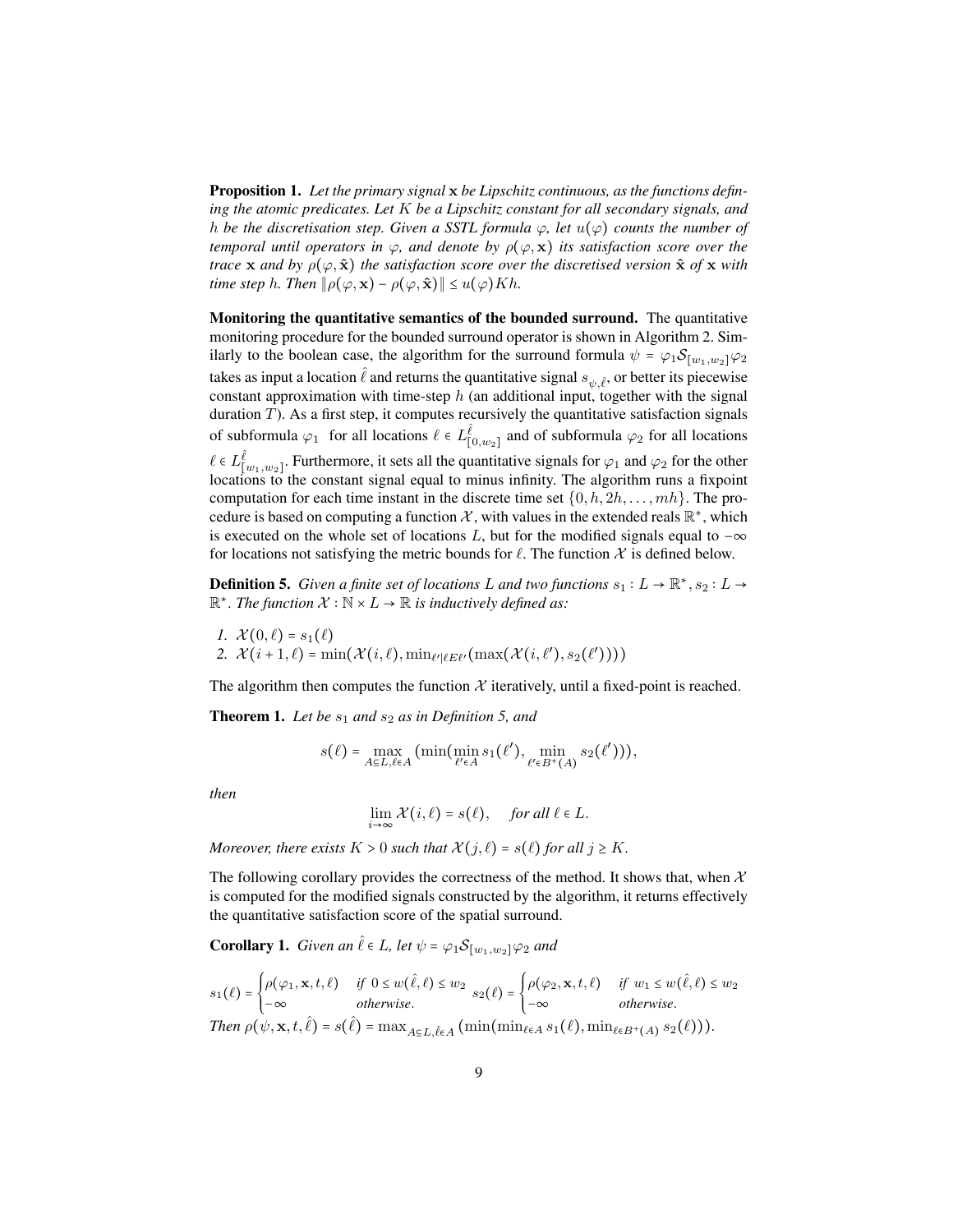Algorithm 2 Quantitative monitoring for the surround operator

```
1: inputs: \hat{\ell}, \psi = \varphi_1 \mathcal{S}_{[w_1,w_2]} \varphi_2 , h, T2: for all \ell \in L do
 3: if 0 \leq w(\hat{\ell}, \ell) \leq w_2 then
 4: compute s_{\varphi_1,\ell}5: if w(\hat{\ell}, \ell) \geq w_1 then
 6: compute s_{\varphi_2,\ell},
 7: else s_{\varphi_2,\ell} = -\infty8: else s_{\varphi_1,\ell} = -\infty, s_{\varphi_2,\ell} = -\infty9: end for
10: for all t \in \{0, h, 2h, \ldots, T\} do
11: for all \ell \in L do
12: \mathcal{X}_{prec}(\ell) = +\infty13: \mathcal{X}(\ell) = s_{\varphi_1,\ell}(t)<br>14: end for
         end for
15: while ∃\ell \in L, s.t. \mathcal{X}_{prec}(\ell) \neq \mathcal{X}(\ell) do
16: \mathcal{X}_{prec} = \mathcal{X}17: for all \ell \in L do
18: \mathcal{X}(\ell) = \min(\mathcal{X}_{prec}(\ell), \min_{\ell'|\ell E \ell'}(\max(s_{\varphi_2,\ell'}(t), \mathcal{X}_{prec}(\ell'))))19: end for
20: end while
21: s_{\psi,\hat{\ell}}(t) = \mathcal{X}(\hat{\ell})22: end for
23: return s_{\psi,\hat{\ell}}
```
In order to discuss the complexity of the monitoring procedure, we need an upper bound on the number of iterations of the algorithm. This is given by the following

**Proposition 2.** Let  $d_G$  be the diameter of the graph G and  $\mathcal{X}(\ell)$  the fixed point of  $\mathcal{X}(i, \ell)$ , then  $\mathcal{X}(\ell) = \mathcal{X}(d_G + 1, \ell)$  for all  $\ell \in L$ .

It follows that the computational cost for each location is  $O(d_G|L|m)$ , where m is the number of sampled time-points. The cost for all locations is therefore  $O(d_G|L|^2m)$ .

#### 4.1 Implementation

To support qualitative and quantitative monitoring of SSTL properties, a Java library has been developed. This library, named  $|SSTL<sup>8</sup>$ , consists of three main packages: core, util and io. Package core provides the classes used to represent SSTL formulas. These classes mimic the *abstract syntax tree* of formulas. This package also includes the implementations of the monitoring algorithms presented in this section and of those previously introduced in [3].

Monitoring algorithms are implemented following the *visitor pattern*. Hence, monitoring is performed via a visit of a formula that implements a bottom-up evaluation. It is important to remark that the use of this pattern simplifies the integration of possible alternative monitoring algorithms. Each monitoring algorithm is rendered in terms of

 $^8$  j<code>SSTL</code> is available on-line at <code>https://bitbucket.org/LauraNenzi/jsstl</code>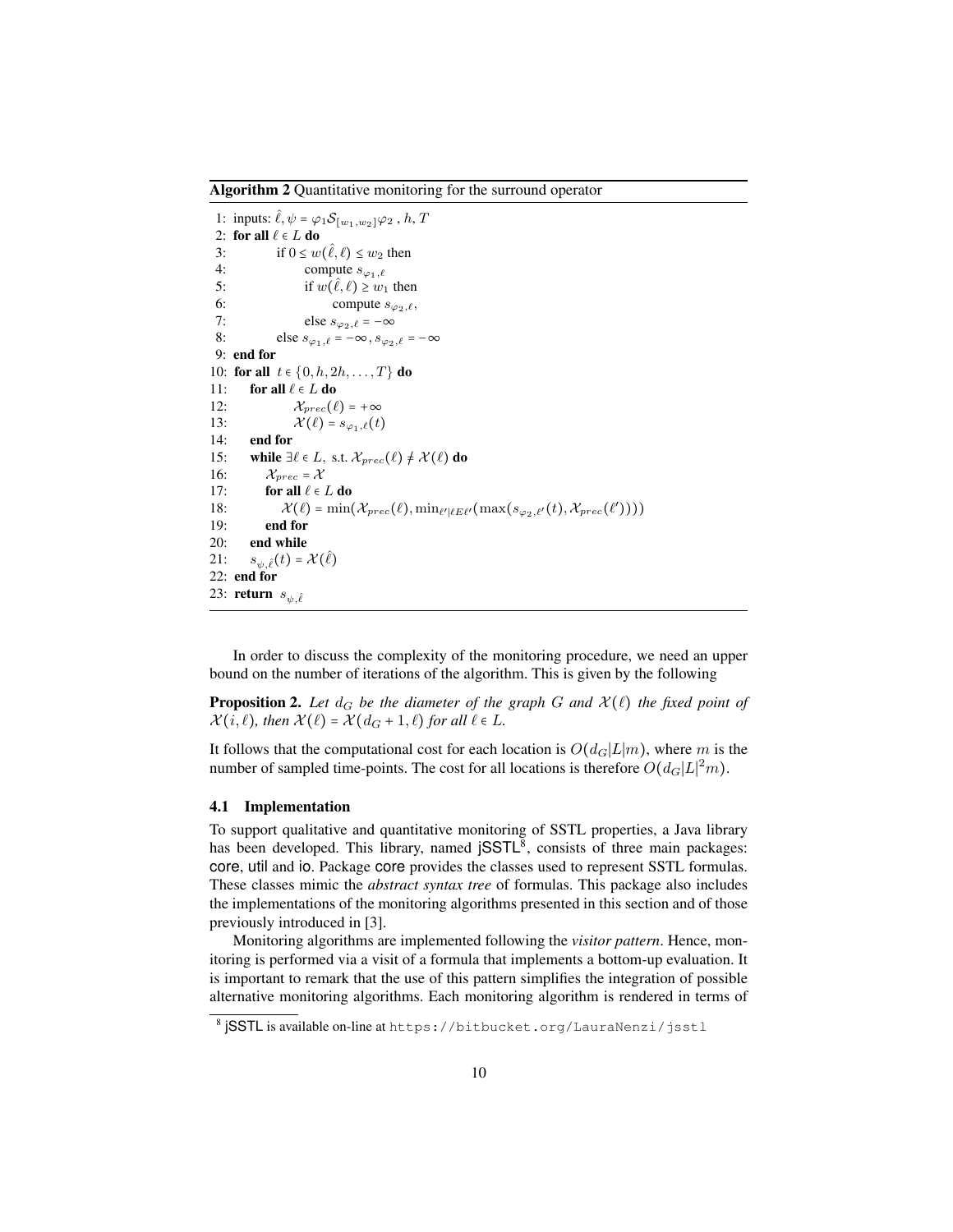a class that is parametrised with respect to a *weighted graph* and provides the method check. The former represents the topology of the considered locations, while the latter takes as parameters an SSTL formula and a list of *piecewise constant signals* (one for each location) and returns a list of piecewise constant signals providing monitoring evaluation. The classes used to represent and manage *piecewise constant signals* are provided within package util. The implementation of weighted graphs relies on JGraphT<sup>9</sup>. This is a free Java graph library that provides mathematical graph-theory objects and algorithms.

Package io provides a set of classes that can be used to read graph models and input signals from an input stream and to write monitoring results to an output stream. Specific interfaces are also provided to simplify the integration of new specific input/output data formats. Currently, CSV and tabular based ascii files are supported for both input and output of signals.

### 5 Example: pattern formation in a reaction-diffusion system

In this section we show how SSTL can be used to identify the formation of *patterns* in a reaction-diffusion system. From the point of view of formal verification, the formation of patterns is an inherently spatio-temporal phenomenon, in that the relevant aspect is how the spatial organisation of the system changes over time. Alan Turing theorised in [16] that pattern formation is a consequence of the coupling of reaction and diffusion phenomena involving different chemical species, and can be described by a set of PDE reaction-diffusion equations, one for each species.

Our model, inspired by [11, 13], describes the production of skin pigments that generate spots in animal furs. The reaction-diffusion system is discretised, according to a Finite Difference scheme, as a system of ODEs whose variables are organised in a  $K \times K$  rectangular grid. More precisely, we treat the grid as a weighted undirected graph, where each cell  $(i, j) \in L = \{1, \ldots, K\} \times \{1, \ldots, K\}$  is a location (node), edges connect each pairs of neighbouring nodes along four directions (so that each node as at most 4 adjacent nodes), and the weight of each edge is always equal to the spatial length-scale  $\delta$  of the system<sup>10</sup>. We consider two species A and B in a  $K \times K$  grid, obtaining the system:

$$
\begin{cases} \frac{dx_{i,j}^A}{dt} = R_1 x_{i,j}^A x_{i,j}^B - x_{i,j}^B + R_2 + D_1(\mu_{i,j}^A - x_{i,j}^A) & i = 1..., K, j = 1,.., K, \\ \frac{dx_{i,j}^B}{dt} = R_3 x_{i,j}^A x_{i,j}^B + R_4 + D_2(\mu_{i,j}^B - x_{i,j}^B) & i = 1..., K, j = 1,.., K, \end{cases}
$$
(1)

where:  $x_{i,j}^A$  and  $x_{i,j}^B$  are the concentrations of the two species in the cell  $(i, j)$ ;  $R_i$ ,  $i = 1, \ldots, 4$  are the parameters that define the reaction between the two species;  $D_1$  and  $D_2$  are the diffusion constants;  $\mu_{i,j}^A$  and  $\mu_{i,j}^B$  are the inputs for the  $(i, j)$  cell, that is

$$
\mu_{i,j}^n = \frac{1}{|\nu_{i,j}|} \sum_{\nu \in \nu_{i,j}} x_{\nu}^n \qquad n \in \{A, B\},\tag{2}
$$

<sup>9</sup> http://jgrapht.org

<sup>&</sup>lt;sup>10</sup> For simplicity, here we fix  $\delta = 1$ . However, note that using a non-uniform mesh, for instance obtained by a Finite Elements approach in PDE integration, the weights of the edges of the resulting graph will not be uniform.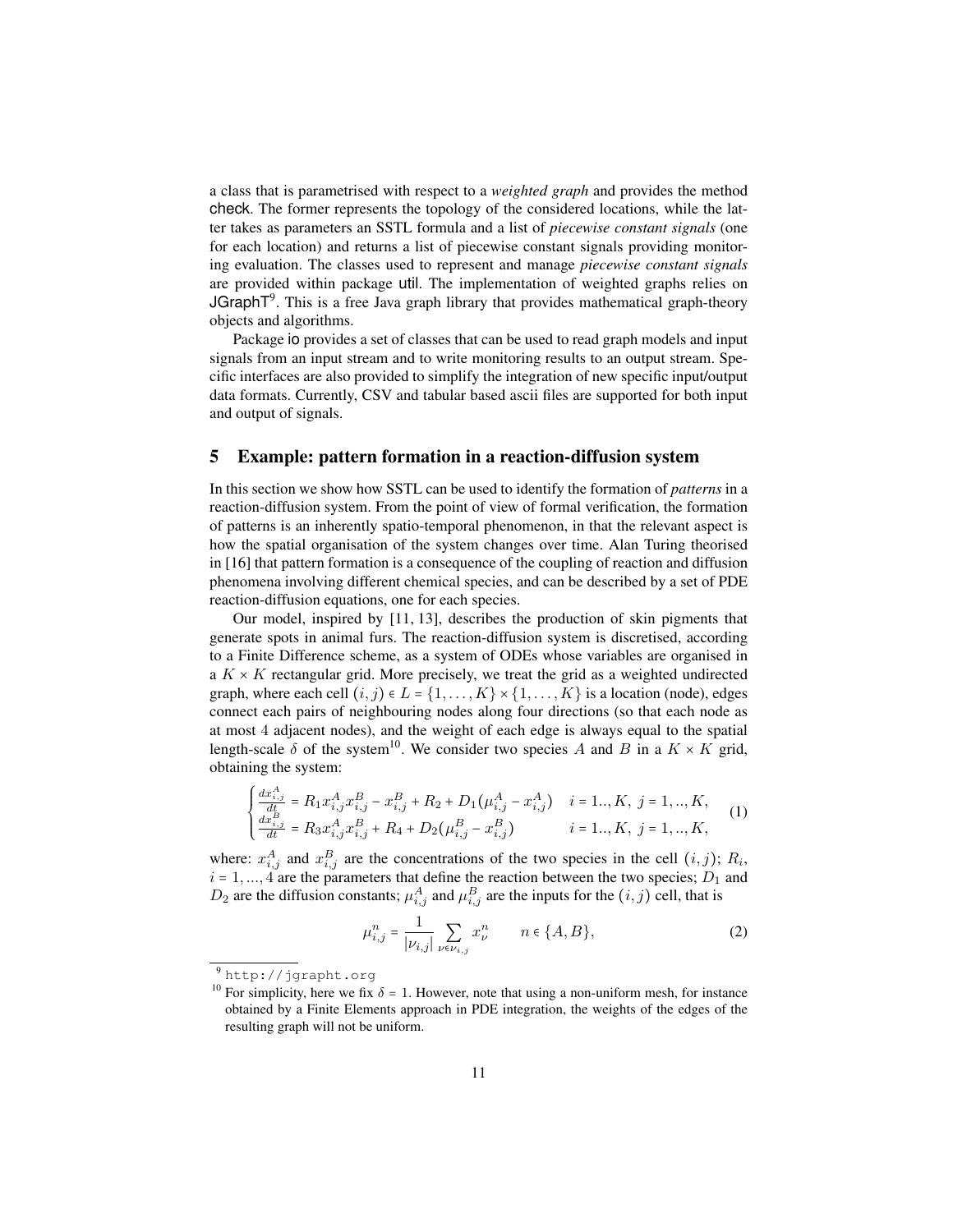

**Fig. 1.** Value of  $x^A$  for the system (1) for  $t = 0, 5, 7, 12, 20, 50$  time units with parameters  $K =$  $32, R_1 = 1, R_2 = -12, R_3 = -1, R_4 = 16, D_1 = 5.6$  and  $D_2 = 25.5$ . The initial condition has been set randomly. The colour map for the concentration is specified in the legend on the right.

where  $v_{i,j}$  is the set of indices of cells adjacent to  $(i, j)$ . The spatio-temporal trace of the system is the function  $\mathbf{x} = (x^A, x^B) : [0, T] \times L \to \mathbb{R}^{\bar{K} \times K} \times \mathbb{R}^{\bar{K} \times K}$  where each  $x^A$  and  $x^B$  are the projection on the first and second variable, respectively. In Fig. 1, we report the concentration of A for a number of time points, generated by the numerical integration of System 1; at time  $t = 20$  and  $t = 50$ , the shape of the pattern is apparent. Some regions can be identified, having a very low concentration of A (the spots) surrounded by regions with a very high concentration of A. The opposite happens for the concentration of B (high density regions surrounded by low density regions).

We will see now how we can use the surround operator to characterise the behaviour of this system. In order to classify spots, one should identify the sub-regions of the grid that present an high (or low) concentration of a certain species, surrounded by a low (high, respectively) concentration of the same species. Formally, one can e.g., capture the spots of the A species using the formula

$$
\varphi_{spot} \coloneqq (x^A \le h) \mathcal{S}_{[w_1, w_2]}(x^A > h). \tag{3}
$$

A trace x satisfies  $\varphi_{spot}$  at time t, in the location  $(i, j)$ ,  $(x, t, (i, j)) \models \varphi_{spot}$ , if and only if there is a subset  $L' \subset L$ , that contains  $(i, j)$ , such that all elements have a distance less than  $w_2$  from  $(i, j)$ , and  $x^A$ , at time t, is less or equal to h. Furthermore, each element in the boundary of this region has a concentration of A, at time t, greater than  $h$ , and its distance from  $(i, j)$  is between the interval  $[w_1, w_2]$ . Note that the use of distance bounds in the surround operator allows us to constrain the size/ diameter of the spot to  $[w_1, w_2]$ . Finally, combining the spatial property with temporal operators we can identify the insurgence time of the pattern and if it remains stable in the time:

$$
\varphi_{pattern} := \mathcal{F}_{[T_{pattern},T_{pattern}+\delta]} \mathcal{G}_{[0,T_{end}]}(\varphi_{spot});\tag{4}
$$

 $\varphi$  means that eventually in a time between  $T_{pattern}$  and  $T_{pattern} + \delta$  the property surround remains true for at least  $T_{end}$  time units. In Fig. 2 we show the validity of the property  $\varphi$  in each cell  $(i, j) \in L$ , for both the boolean and the quantitative semantics. Recalling that  $(\mathbf{x}, \ell) \models \varphi$ , if and only if  $(\mathbf{x}, 0, \ell) \models \varphi$ , the plots show the satisfaction at time  $t = 0$ . It is evident how well the procedure is able to identify which locations belong to the spots or not. If we make the distance constraint stricter, by reducing the width of the interval  $[w_1, w_2]$ , we are able to identify only the "centre" of the spot, as it is visible in Fig. 2 (d). However, in this case we may fail to identify spots that have an irregular shape (i.e., that deviate too much from a circular shape).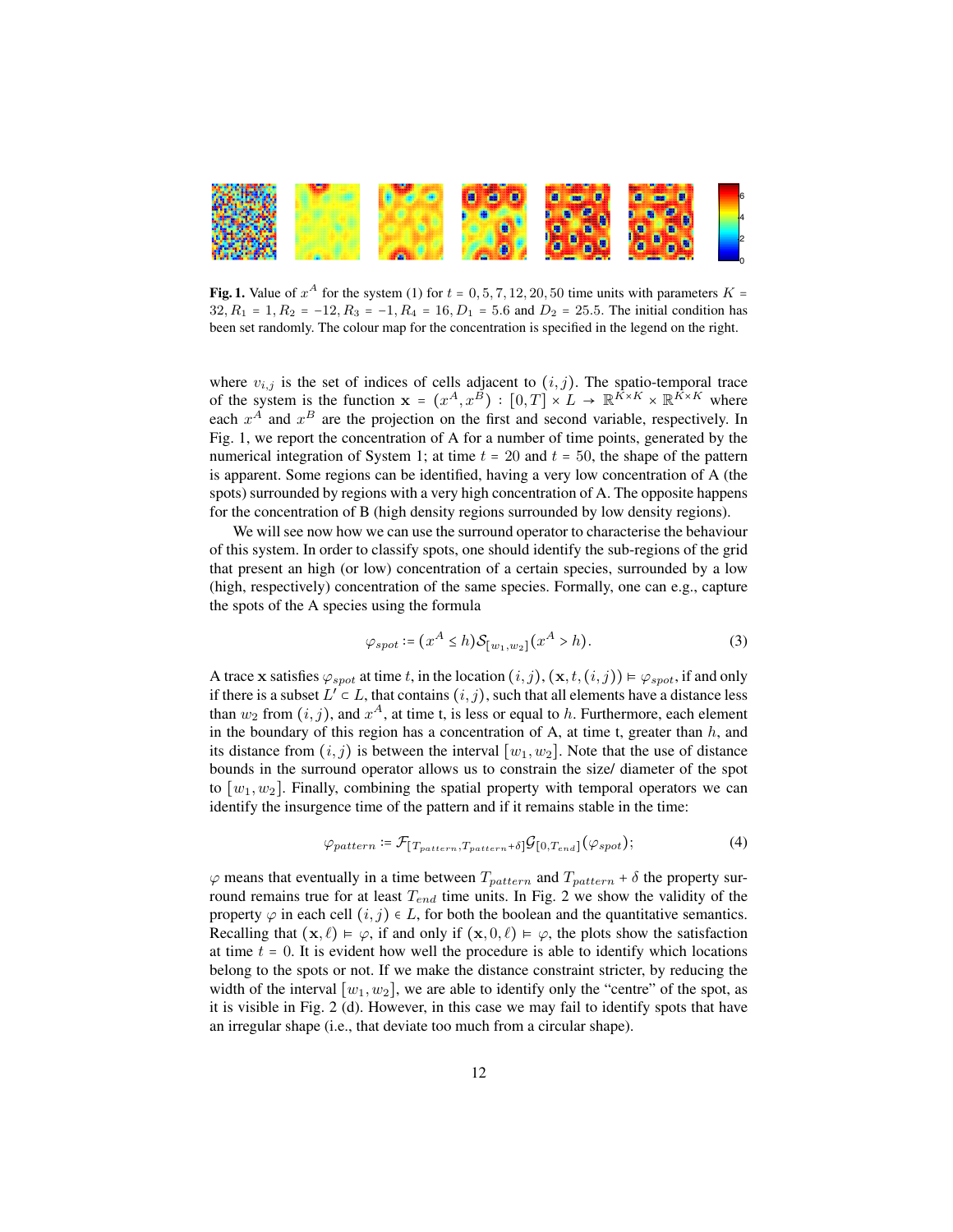

Fig. 2. Validity of the formula (4) with parameters  $h = 0.5$ ,  $T_{pattern} = 19$ ,  $\delta = 1$ ,  $T_{end} = 30$ ,  $w_1 =$  $1, w_2 = 6$  for (b), (c) and  $w_2 = 4$  for (d) . (a) Concentration of A at time t = 50; (b) (d) Boolean semantics of the property  $\varphi$ ; the cells (locations) that satisfy the formula are in red, the others are in blue; (c) Quantitative semantics of the property  $\varphi$ ; The value of the robustness is given by a colourmap as specified in the legend on the right of the figure.

Formula  $\varphi_{pattern}$  describes the persistence of a spot in specific location. To describe a global spatial pattern, i.e. that every location has a nearby spot, we can express this in SSTL by the following formula:

$$
\varphi_{ST-pattern} \coloneqq \Box_{[0,w]} \otimes_{[0,w']} \varphi_{pattern}, \tag{5}
$$

where  $\otimes$  and  $\Box$  are the everywhere and somewhere operators, w is chosen to cover all space, and  $w'$  measures the distance between spots. Checking this formula in a random location of our space is enough to verify the presence of the pattern.

Changing the diffusion constants  $D_1$  and  $D_2$  affects the shape and size of the spots or disrupts them (Fig. 3 (a)). In this case, we expect formula (5) to be false, and this is indeed the case. Formula (4), instead, is still true in some locations, due to particular boundary effects on the border of the grid (where fractions of spots still remain, as in Fig. 3 (a) right), or due the irregularity of the patterns (where, as Fig. 3 (a) left, some spots can have a shape similar to the model in Fig. 2 (a)).

A strength of spatio-temporal logics is the possibility to nest the temporal and spatial operators. We illustrate this in the following scenario. We assume as initial conditions of the system (1) its stable state, i.e. the concentrations of  $A$  and  $B$  at time 50 (see Fig. 2 (a)). However, we introduce a small perturbation, by changing a single value in a specific location in the centre of a spot. The idea is to study the effect of this perturbation, i.e. checking if it will disrupt the system or not. Specifically, we perturb the cell  $(6, 6)$ , setting  $x_{6, 6}^A(0) = 10$ . Dynamically, the perturbation is quickly absorbed and the system returns to the previous steady state. We formally investigate this scenario by checking the following property:

$$
\varphi_p \coloneqq (x^A \ge h_p) \land (\varphi_1 \mathcal{S}_{[w_m, w_M]} \varphi_2); \tag{6}
$$

A trace x satisfies  $\varphi_p$ , in the location  $(i, j)$ , if and only if  $x^A_{i,j}(0) > h_p$  (the location is perturbed) and if there is a subset  $L' \subseteq L$  that contains  $(i, j)$  such that all its elements have a distance less than  $w_M$  from  $(i, j)$  and satisfy  $\varphi_1 = \mathcal{F}_{[0, T_p]} \mathcal{G}_{[0, T_d]}(x^A \le h')$ ;  $\varphi_1$  states that the perturbation of  $x^A$  is absorbed within  $T_p$  units of time, stabilising back to a value  $x^A \leq h'$  for additional  $T_d$  time units. Furthermore, within distance  $[w_m, w_M]$  from the original perturbation, where  $w_M$  is chosen such that we are within the spot of the non-perturbed system,  $\varphi_2 \coloneqq \mathcal{G}_{[0,T]}(x^A \lt h')$  is satisfied; i.e. no effect is observed, the value of  $x^A$  stably remains below h'. The meaning of  $\varphi_p$  is that the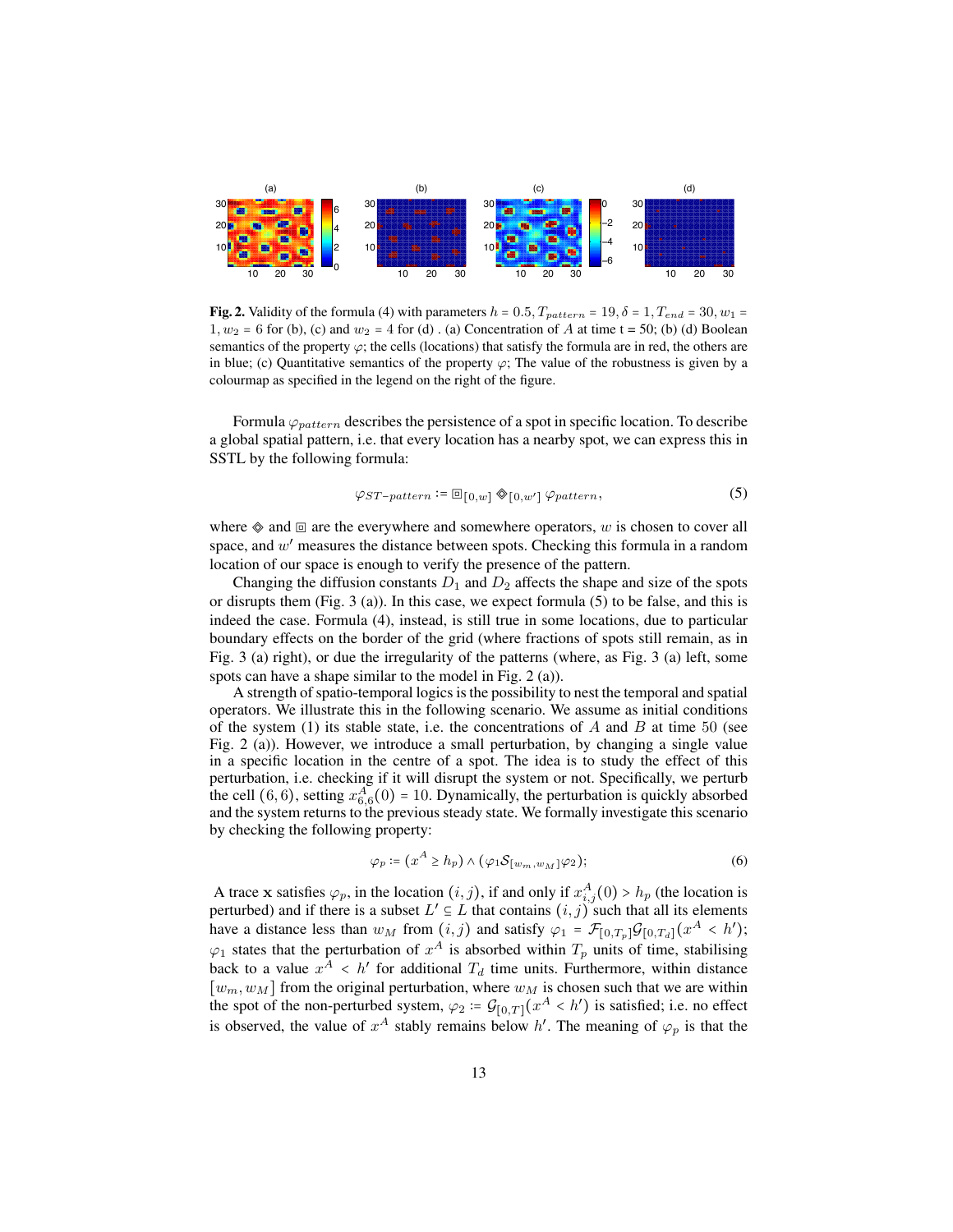

**Fig. 3.** (a) Snapshots at time  $t = 50$  of  $x^A$  for the model (1) with parameters  $D = [1.5, 23.6]$ (on the left) and  $D = [8.5, 40.7]$  (on the right). (b) Boolean and quantitative semantics for the formula  $\varphi_p$  with parameters  $w_m = 1$ ,  $w_M = 2$ ,  $T_p = 1$ ,  $T_d = 10$  and  $h' = 3$ .

induced perturbation remains confined inside the original spot. In Fig. 3 (b) we report the evaluation of the quantitative semantics for  $\varphi_p$ , zooming in the 15 × 15 lower left corner of the original grid. All the locations that are not plotted have been evaluated and do not satisfy the property. As shown in the figure, the only location that satisfies this property is the perturbed one,  $(6, 6)$ .

The model (1) has been coded in Matlab/ Octave, and the monitoring has been performed by our Java implementation. Monitoring property  $\varphi_{pattern}$  took 29.01 seconds for the boolean semantics and 67.85 seconds for the quantitative one (all locations and 100 time points), while property  $\varphi_p$  took 28,19 and 55,31 seconds, respectively. All the experiments were run on a Macbook Pro, OS X 10.9.5, Intel Core i5 processor with 2.6 GHz, 8GB 1600 MHz memory.

### 6 Discussion

We introduced the Signal Spatio-Temporal Logic, a spatio-temporal extension of STL [8], in which space is a finite metric structure represented by an undirected weighted graph. SSTL has the same temporal operators as STL, plus two spatial operators: the somewhere operator and the spatial surround operator. In SSTL, spatial and temporal operators can be arbitrarily nested. We provided the logic with a boolean and a quantitative semantics in the style of STL [8], and defined monitoring algorithms to evaluate such semantics on spatio-temporal trajectories. The monitoring procedures, implemented in Java, have been tested on a Turing reaction-diffusion system modelling a process of morphogenesis [16] in which spots are formed over time.

This work can be extended in several directions. First of all, we plan to perform a more thorough investigation of the expressivity of the logic, and to apply it on further case studies. In particular, we remark that SSTL can also be applied to describe properties of stochastic spatio-temporal systems, and the monitoring algorithms can be plugged in seamlessly into statistical model checking routines. Secondly, we plan to extend the definition of the logic itself to more general quasi-discrete metric spatial structures, exploiting the topological notion of closure spaces [4] and extending it to the metric case. Note that the current monitoring algorithms work already for more general spatial structures, like finite directed weighted graphs, but we plan to provide a more precise characterisation of the class of discrete spatial structures on which they can be applied. We will also optimise the implementation to improve performance, and additionally investigate if and how directionality can be expressed in SSTL. Finally, we plan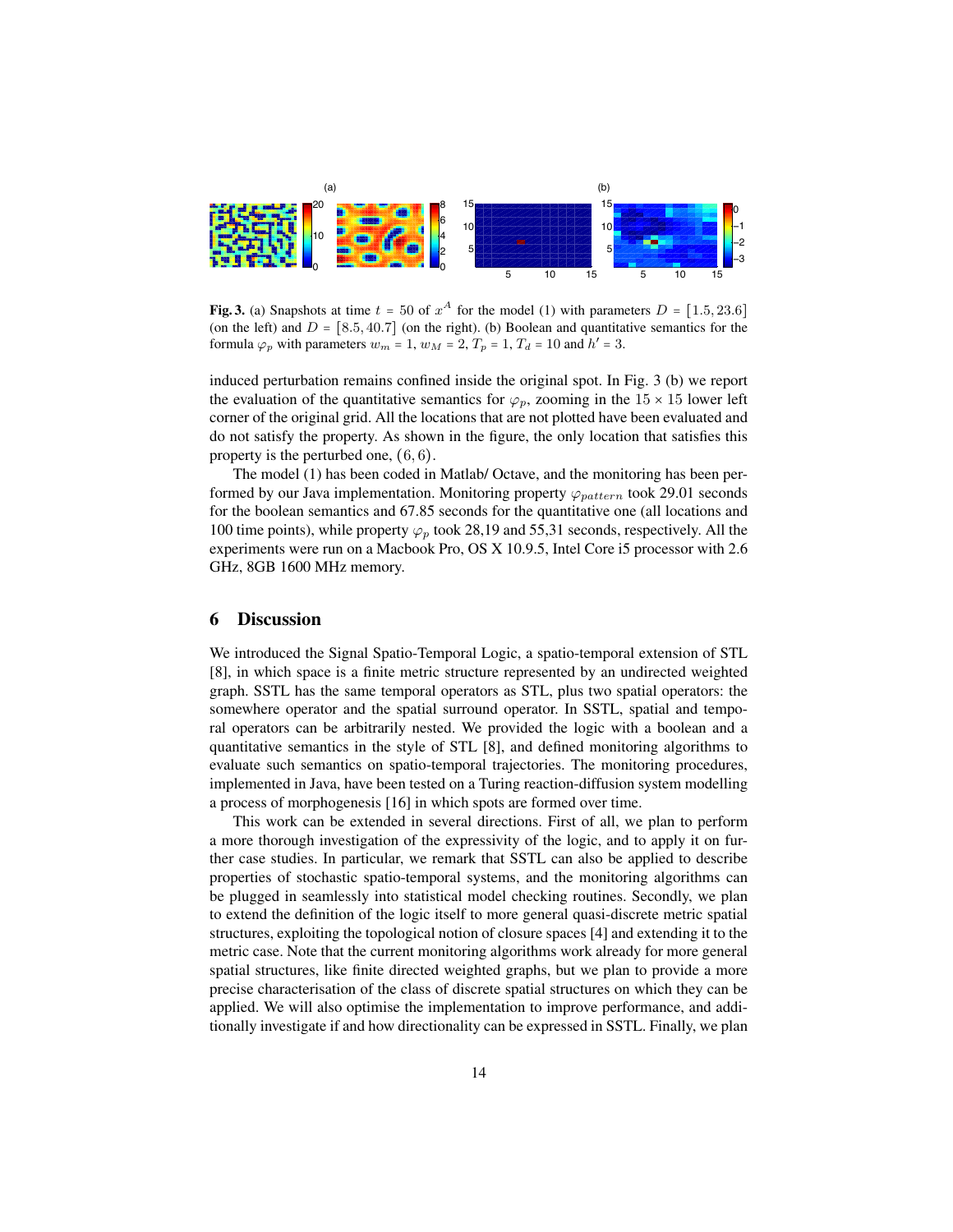to exploit the quantitative semantics for the robust design of spatio-temporal systems, along the lines of [2].

### References

- 1. Marco Aiello, Ian Pratt-Hartmann, and Johan van Benthem, editors. *Handbook of Spatial Logics*. Springer, 2007.
- 2. E. Bartocci, L. Bortolussi, L. Nenzi, and G. Sanguinetti. System design of stochastic models using robustness of temporal properties. *Theoretical Computer Science*, 2015.
- 3. L. Bortolussi and L. Nenzi. Specifying and monitoring properties of stochastic spatiotemporal systems in signal temporal logic. In *Proceedings of VALUETOOLS*, 2014.
- 4. V. Ciancia, D. Latella, M. Loreti, and M. Massink. Specifying and verifying properties of space. In *Proceedings of IFIP-TCS*, number 8705 in LNCS, pages 222–235, 2014.
- 5. Vincenzo Ciancia, Stephen Gilmore, Gianluca Grilletti, Diego Latella, Michele Loreti, and Mieke Massink. Spatio-temporal model-checking of vehicular movement in public transport systems. *Submitted*, 2015.
- 6. Vincenzo Ciancia, Stephen Gilmore, Diego Latella, Michele Loreti, and Mieke Massink. Data verification for collective adaptive systems: Spatial model-checking of vehicle location data. In *Proceedings of SASOW, 2014*.
- 7. A. Donze, T. Ferrer, and O. Maler. Efficient robust monitoring for stl. In ´ *Proc. of CAV'13*, volume 8044 of *LNCS*, pages 264–279, 2013.
- 8. A. Donzé and O. Maler. Robust satisfaction of temporal logic over real-valued signals. In *Proc. of FORMATS*, volume 6246, pages 92–106, 2010.
- 9. Georgios E. Fainekos and George J. Pappas. Robustness of temporal logic specifications for continuous-time signals. *Theoretical Computer Science*, 410(42):4262–4291, September 2009.
- 10. Antony Galton. The mereotopology of discrete space. In Christian Freksa and DavidM. Mark, editors, *Spatial Information Theory. Cognitive and Computational Foundations of Geographic Information Science*, volume 1661 of *Lecture Notes in Computer Science*, pages 251–266. Springer Berlin Heidelberg, 1999.
- 11. E. Aydin Gol, E. Bartocci, and C. Belta. A formal methods approach to pattern synthesis in reaction diffusion systems. In *Proceedings of CDC*, 2014.
- 12. R. Grosu, E. Bartocci, F. Corradini, E. Entcheva, S. A. Smolka, and A. Wasilewska. Learning and detecting emergent behavior in networks of cardiac myocytes. In *Proceedings of HSCC'08*, pages 229–243, 2008.
- 13. I. Haghighi, A. Jones, J. Z. Kong, E. Bartocci, Grosu R., and C. Belta. SpaTeL: A Novel Spatial-Temporal Logic and Its Applications to Networked Systems. In *Proceedings of HSCC*, 2015.
- 14. O. Maler and D. Nickovic. Monitoring temporal properties of continuous signals. In *Proceedings FORMATS 2004*, volume 3253, pages 152–166, 2004.
- 15. L. Mari, E. Bertuzzo, L. Righetto, R. Casagrandi, M. Gatto, I. Rodriguez-Iturbe, and A. Rinaldo. Modelling cholera epidemics: the role of waterways, human mobility and sanitation. *Journal of The Royal Society Interface*, 9(67):376–388, February 2012.
- 16. A. M. Turing. The Chemical Basis of Morphogenesis. *Philosophical Transactions of the Royal Society of London B: Biological Sciences*, 237(641):37–72, August 1952.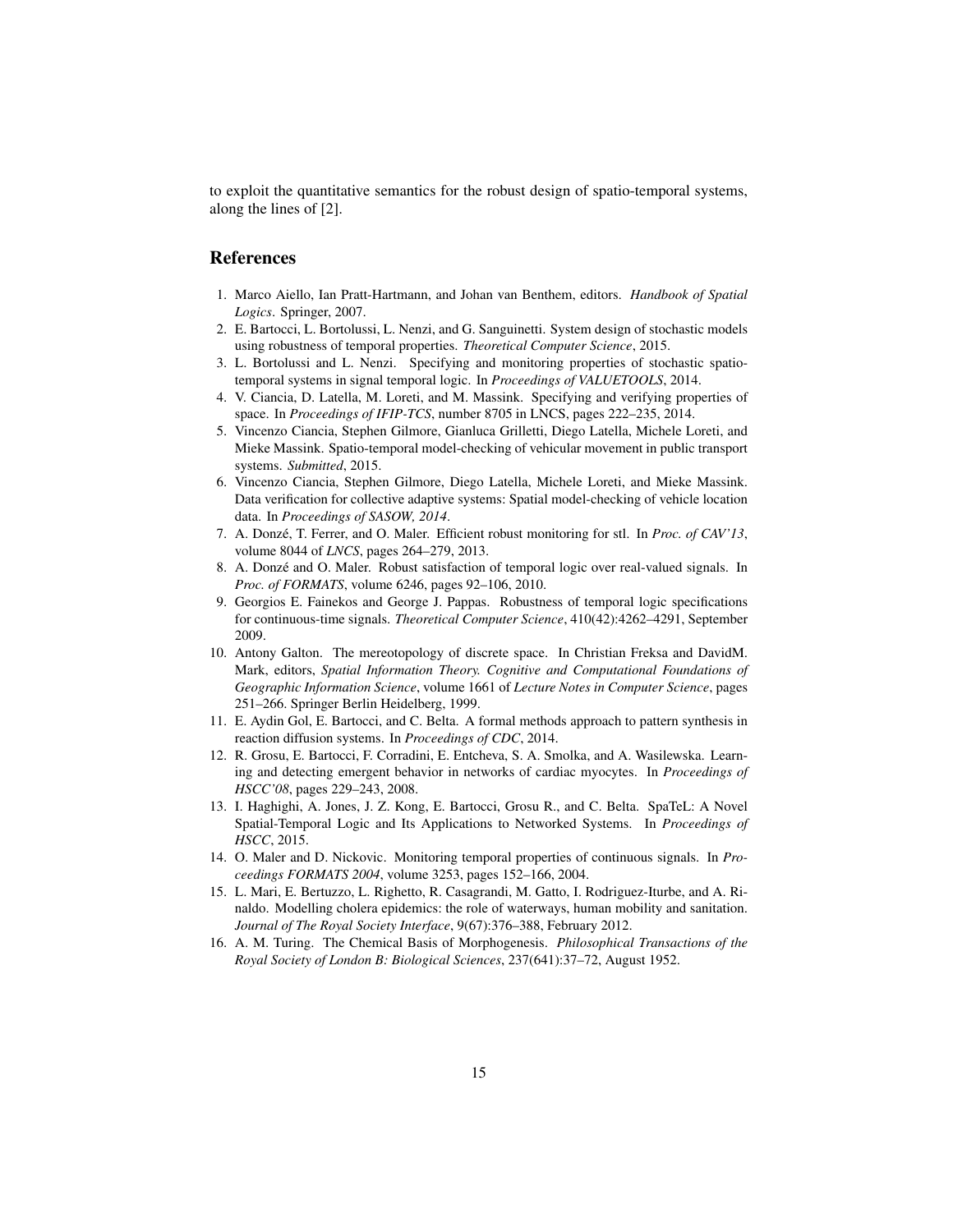# A Proofs

In this appendix, we present the proofs of Proposition 1 and 2, Theorem 1 and Corollary 1.

Proposition 1. *Let the primary signal* x *be Lipschitz continuous, as the functions defining the atomic predicates. Let* K *be a Lipschitz constant for all secondary signals, and* h be the discretisation step. Given a SSTL formula  $\varphi$ , let  $u(\varphi)$  counts the number of *temporal until operators in*  $\varphi$ *, and denote by*  $\rho(\varphi, \mathbf{x})$  *its satisfaction score over the trace* **x** *and by*  $\rho(\varphi, \hat{\mathbf{x}})$  *the satisfaction score over the discretised version*  $\hat{\mathbf{x}}$  *of* **x** *with time step* h*. Then*

$$
\|\rho(\varphi, \mathbf{x}) - \rho(\varphi, \mathbf{\hat{x}})\| \le u(\varphi) Kh
$$

*Proof.* We first observe that the monitoring algorithm for boolean and spatial operators preserve the error of the input quantitative signals. This means that if  $||s_{\varphi_i,\ell}-\hat{s}_{\varphi_i,\ell}|| \leq \varepsilon$ , then  $||s_{\psi,\ell} - \hat{s}_{\psi,\ell}|| \leq \varepsilon$ , for  $\psi$  one of  $\neg \varphi_1$ ,  $\varphi_1 \wedge \varphi_2$ ,  $\varphi_1 \mathcal{S}_{[w_1,w_2]} \varphi_2$ ,  $\otimes_{[w_1,w_2]} \varphi_1$ . Hence, temporal discretisation introduces errors only for temporal operators.

Now, let  $I = [t_1, t_2]$  be such that  $t_i = k_i h$ , and denote the Minkowski sum by  $\oplus$ , so that  $t \oplus I = [t + t_1, t + t_2]$ . Denote by  $\hat{I}$  the discretised version of  $I$ , with step  $h$ ,  $I = \{k_1h, (k_1 + 1)h, \ldots, k_2h\}$ . We observe two facts for the maximum, with identical statements holding for the minimum.

- Let  $f(t)$  be Lipschitz with constant K. Let  $g(t) = \max_{t' \in t \oplus I} f(t)$  and  $\hat{g}(t) =$  $\max_{t' \in t \oplus \hat{I}} f(t)$ . Then  $||g(t) - \hat{g}(t)|| \le Kh/2$ . This holds by applying the Lipschitz property between a generic point in  $t \oplus I$  and the closest point in  $t \oplus I$ , and noting that the maximum distance between such points is  $h/2$ .
- $-$  If  $\tilde{f}$  is such that  $\|\tilde{f}(t) f(t)\| \leq \varepsilon$  uniformly in t, and we let g,  $\hat{g}$  as above, and  $\tilde{g}(t) = \max_{t' \in t \oplus \hat{I}} \tilde{f}(t)$ , then

$$
\|g(t) - \tilde{g}(t)\| \le \|g(t) - \hat{g}(t)\| + \|\hat{g}(t) - \tilde{g}(t)\| \le Kh/2 + \varepsilon.
$$

Hence, the second property implies that the additional error we introduce by evaluating a time bounded until is an additive term no larger than  $Kh$ , as in the definition of the quantitative semantics of the until, there are a nested minimum and a maximum over dense time intervals. Hence the total error will be bounded by  $Kh$  times the number of temporal operators.

**Theorem 1.** Let  $s_1$  and  $s_2$  be as in Definition 5, and

$$
s(\ell) = \max_{A \subseteq L, \ell \in A} \left( \min(\min_{\ell' \in A} s_1(\ell'), \min_{\ell' \in B^+(A)} s_2(\ell')) \right)
$$

*then*

$$
\lim_{i\to\infty}\mathcal{X}(i,\ell)=s(\ell), \quad \text{ for all } \ell\in L.
$$

*Moreover, there exists*  $K > 0$  *such that*  $\mathcal{X}(j, \ell) = s(\ell)$  *for all*  $j \geq K$ *.*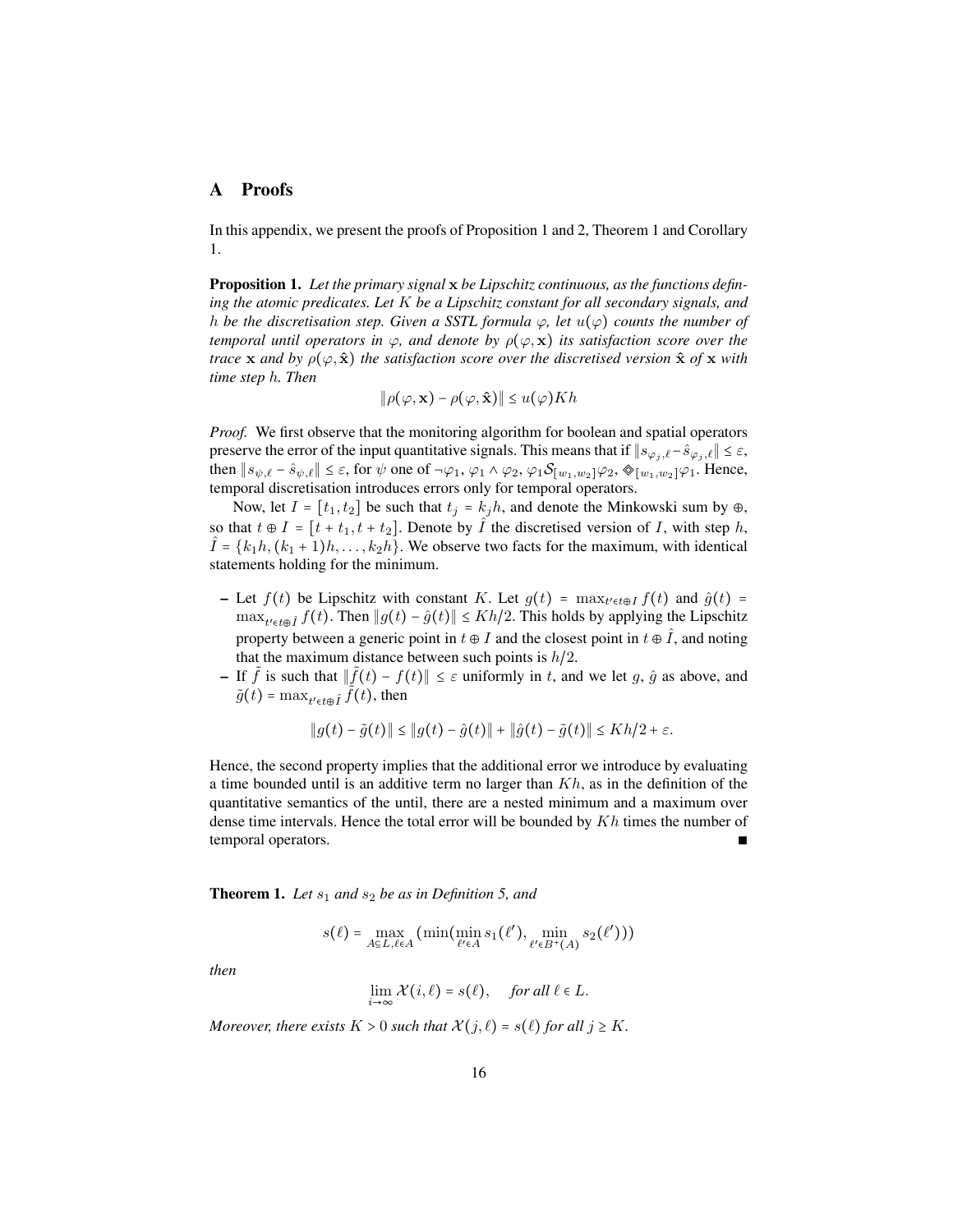Note that  $s$  is equivalent to the quantitative semantics of the surround operator  $\varphi_1 \mathcal{S} \varphi_2$ , with  $s_i$  denoting the robustness of  $\varphi_i$ , without the distance constraints. We first present two lemmas, followed by the proof of Theorem 1.

**Lemma 1.** *If*  $\mathcal{X}(k+1,\ell) = \mathcal{X}(k,\ell)$  *for all*  $\ell \in L$  *then,*  $\forall i > k$ ,  $\mathcal{X}(i,\ell) = \mathcal{X}(k,\ell)$ .

*Proof. By induction.*

- *(basis step) i=k +1 is true by hipothesis,*
- $-$  *(inductive step) suppose the assert holds for*  $i > k$ *, i.e.*  $\mathcal{X}(i, \ell) = \mathcal{X}(k, \ell)$  *(I.H.), then we have to prove that it holds for*  $i + 1$ *.*

$$
\mathcal{X}(i+1,\ell) = \min(\mathcal{X}(i,\ell), \min_{\ell'|\ell \in \ell'} (\max(\mathcal{X}(i,\ell'), s_2(\ell')))) \quad \text{by Def. of } \mathcal{X}\}
$$

$$
= \min(\mathcal{X}(k,\ell), \min_{\ell'|\ell E\ell'} (\max(\mathcal{X}(k,\ell'), s_2(\ell')))) \qquad \{by \text{ I.H.}\}
$$

$$
= \mathcal{X}(k+1,\ell) = \mathcal{X}(k,\ell).
$$
 {by Def. of  $\mathcal{X}$ }

∎

**Lemma 2.** Let  $A_\ell$  be the subregion that maximizes  $s(\ell)$ , then,  $\forall \ell' \in A_\ell$ ,  $s(\ell') \geq s(\ell)$ .

*Proof.* If  $A_\ell$  *is the subregion that maximizes*  $s(\ell)$  *then* 

$$
s(\ell) = \min\bigl(\min_{\ell' \in A_\ell} s_1(\ell'), \min_{\ell' \in B^+(A_\ell)} s_2(\ell')\bigr)\bigr)
$$

*Suppose by contradiction that*  $\exists \hat{\ell} \in A_{\ell} \text{ s.t. } s(\hat{\ell}) < s(\ell)$ . Let  $Q = \{A \subseteq L, \hat{\ell} \in A\}$ . This *means that*

> $s(\hat{\ell}) < s(\ell)$ ≡

 $\max_{A \in Q} (\min(\min_{\ell' \in A} s_1(\ell'), \min_{\ell' \in B^+(A)} s_2(\ell')))< \min(\min_{\ell' \in A_\ell} s_1(\ell'), \min_{\ell' \in B^+(A_\ell)} s_2(\ell')))$ 

*But*  $A_\ell$  *is a subset of L and*  $\hat{\ell} \in A_\ell$  *therefore*  $A_\ell \in Q$ *, thus the inequality can not hold.* ■

*Proof* (of Theorem 1). We have to prove that (1)  $\mathcal{X}(i, \ell)$  converges in a finite number of steps, in each location  $\ell$ , to  $\mathcal{X}(\ell) \in \mathbb{R}^*$  and that (2)  $\forall \ell \in L$ ,  $\mathcal{X}(\ell) = s(\ell)$ .

- 1. Convergence of  $X$ .
	- First note that  $\mathcal{X}(i, \ell) \ge \min(\mathcal{X}(i, \ell), \min_{\ell' | \ell E \ell'} (\max(\mathcal{X}(i, \ell'), s_2(\ell'))) ) = \mathcal{X}(i + \ell')$ 1,  $\ell$ ), thus  $\mathcal{X}_{|\ell}$  is a monotonic decreasing function. Second, note that  $\mathcal{X}(i, \ell)$  ∈  ${s_i(\ell) | j \in \{1,2\}, \ell \in L}$  is a finite set of sortable values. So, in every step, X takes a value of a sortable finite set. Finally, if it happens that for a step, for all  $\ell \in L$ ,  $\mathcal{X}(i, \ell)$  does not change then, from Lemma 1, it will remain the same for all the next steps. The convergence of  $X$  to the maximum fixed point follows then from Tarsky's theorem.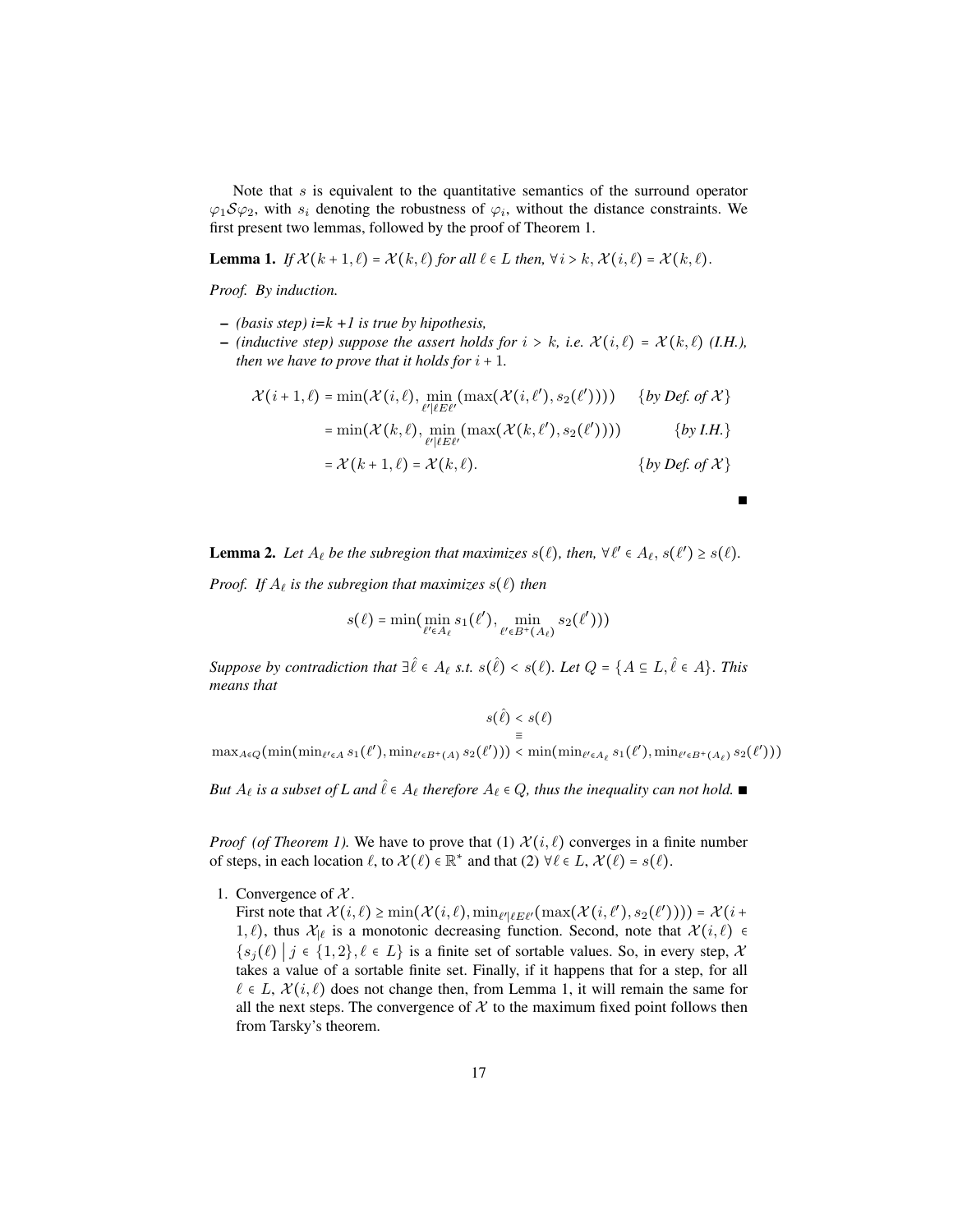2. We have to prove that  $\forall \ell, \mathcal{X}(\ell) = s(\ell)$ . Let  $A_\ell$  be the subregion that maximizes  $s(\ell)$  then

$$
s(\ell) = \min\bigl(\min_{\ell' \in A_\ell} s_1(\ell'), \min_{\ell' \in B^+(A_\ell)} s_2(\ell')\bigr)\bigr).
$$

First we prove that  $\forall \ell, \mathcal{X}(\ell) \geq s(\ell)$  (2a) and then that they are equal (2b).

2a) To prove that  $\mathcal{X}(\ell) \geq s(\ell)$  it suffices to prove that, for a generic  $\ell$ ,  $\forall i \in \mathbb{Z}$ N,  $\mathcal{X}(i, l) \ge s(l)$ , and for the convergence of X that  $\exists j \in \mathbb{N}$  s.t.  $\mathcal{X}(l) =$  $\mathcal{X}(j,\ell), \forall \ell, \forall j \geq i$ . The proof is by induction.

– (basis step)

$$
\mathcal{X}(0,\ell)=s_1(\ell)\geq \min_{\ell'\in A_\ell} s_1(\ell')\geq \min\bigl(\min_{\ell'\in A_\ell} s_1(\ell'), \min_{\ell'\in B^+(A_\ell)} s_2(\ell'))\bigr)=s(\ell)
$$

– (inductive step) Assume  $\mathcal{X}(i, \ell) \geq s(\ell)$ , to prove that  $\mathcal{X}(i + 1, \ell) \geq s(\ell);$ 

$$
\mathcal{X}(i+1,\ell) = \min(\mathcal{X}(i,\ell), \min_{\ell'|\ell E\ell'} (\max(\mathcal{X}(i,\ell'), s_2(\ell'))))
$$
(7)  

$$
\geq \min_{\ell' R\ell} (\min_{\ell' \in A_{\ell}} (\max \mathcal{X}(i,\ell'), s_2(\ell')), \min_{\ell' \in B^+(A_{\ell})} (\max \mathcal{X}(i,\ell'), s_2(\ell')))
$$
(8)  

$$
\geq \min_{\ell' R\ell} (\min_{\ell' \in A_{\ell}} \mathcal{X}(i,\ell'), \min_{\ell' \in B^+(A_{\ell})} s_2(\ell'))
$$
(9)

- if  $\ell' \in A_{\ell}$ , then  $\mathcal{X}(i, \ell') \geq s(\ell') \geq s(\ell)$ . The first inequality is true due to the I.H., the second because of Lemma 2;
- if  $\ell' \in B^+(A_\ell)$ , then  $s_2(\ell') \ge s(\ell)$  because of the definition of s;

2b) Suppose by contradiction that  $\exists \hat{\ell} \in L$  s.t.  $\mathcal{X}(\hat{\ell}) > s(\hat{\ell})$ . At the fixed point we have that

$$
\mathcal{X}(\hat{\ell}) = \min(\mathcal{X}(\hat{\ell}), \min_{\ell | \hat{\ell} \in \ell} (\max(\mathcal{X}(\ell), s_2(\ell))))
$$

This means that the inequality

$$
\min_{\ell|\hat{\ell} \in \ell} (\max(\mathcal{X}(\ell), s_2(\ell))) > s(\hat{\ell}) \tag{10}
$$

has to be true.

Let  $A \subseteq L$ , we define:

 $-C(A) \coloneqq \{ \ell \in L \big| \exists \ell' \in A \text{ s.t. } \ell' E \ell \wedge \mathcal{X}(\ell) \geq s_2(\ell) \}$  $- C^{i}(A) = C(C^{i-1}(A))$ 

We can then define the closure of C, as  $C^*(A) = A \bigcup_{i=0}^{\infty} C^i(A)$ . Because of the definition of C and the inequality (10) we have that  $\forall \ell \in$  $C^*(\{\hat{\ell}\}), s_1(\ell) \geq \mathcal{X}(\ell) > s(\hat{\ell})$  and that  $\forall \ell \in B^+(C^*(\{\hat{\ell}\})), s_2(\ell) > s(\hat{\ell}),$ so

$$
\min\left(\min_{\ell \in C^*(\{\hat{\ell}\})} s_1(\ell), \min_{\ell \in B^+(C^*(\{\hat{\ell}\}))} s_2(\ell)\right) > s(\hat{\ell})
$$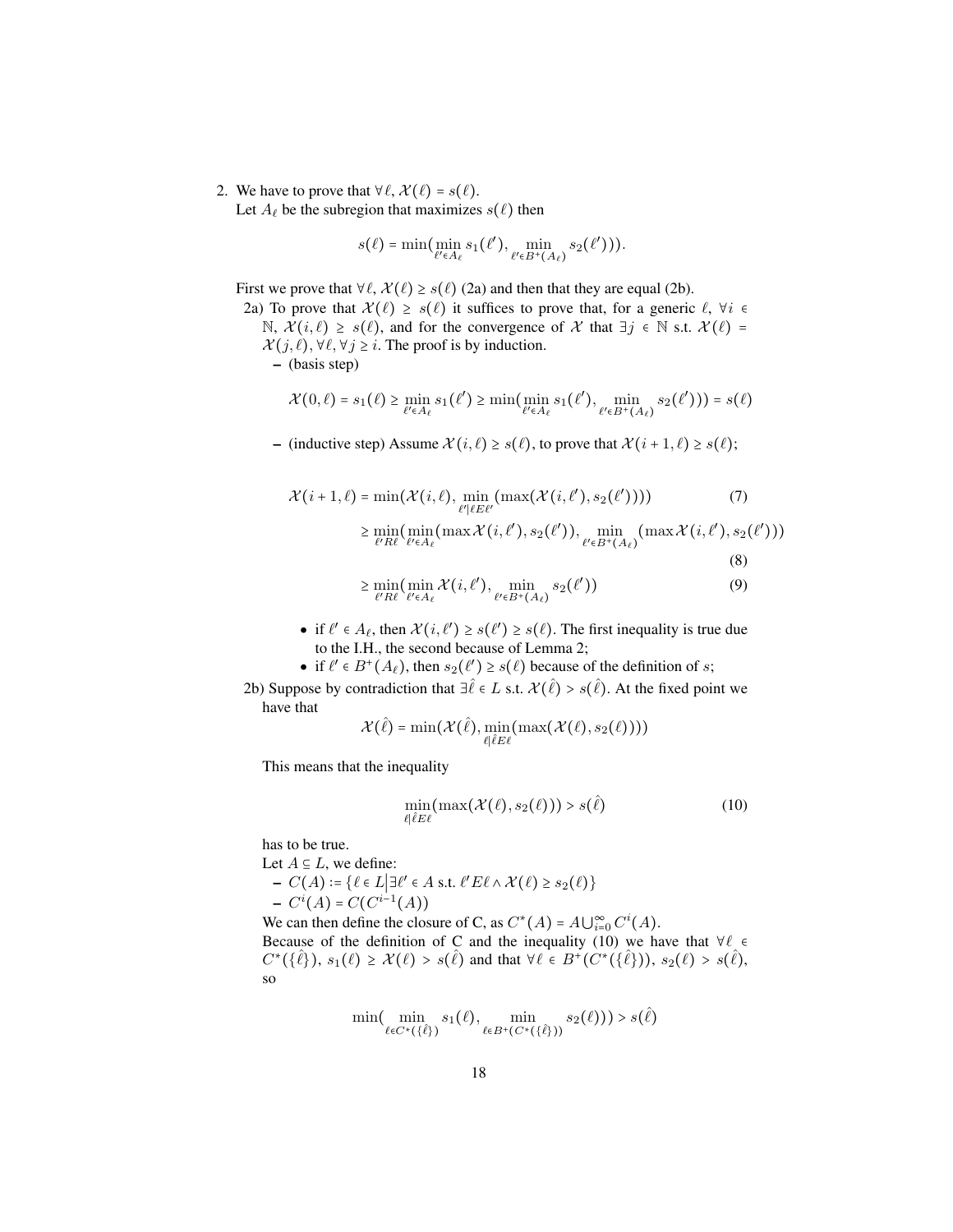i.e.

$$
\min(\min_{\ell \in C^*(\{\hat{\ell}\})} s_1(\ell), \min_{\ell \in B^+(C^*(\{\hat{\ell}\}))} s_2(\ell))) > \min(\min_{\ell \in A_{\hat{\ell}}} s_1(\ell), \min_{\ell' \in B^+(A_{\hat{\ell}})} s_2(\ell'))
$$

but this contradicts the assumption of maximality of  $A_{\hat{\ell}}$ .

In the following the distance constraints are addressed.

**Corollary 2.** *Given an*  $\hat{\ell} \in L$ *, let*  $\psi = \varphi_1 \mathcal{S}_{w_1,w_2} \varphi_2$  *and* 

$$
s_1(\ell) = \begin{cases} \rho(\varphi_1, \mathbf{x}, t, \ell) & \text{if } 0 \le w(\hat{\ell}, \ell) \le w_2 \\ -\infty & \text{otherwise.} \end{cases}
$$
\n
$$
s_2(\ell) = \begin{cases} \rho(\varphi_2, \mathbf{x}, t, \ell) & \text{if } w_1 \le w(\hat{\ell}, \ell) \le w_2 \\ -\infty & \text{otherwise.} \end{cases}
$$

*Then*  $\rho(\psi, \mathbf{x}, t, \hat{\ell}) = s(\hat{\ell}) = \max_{A \subseteq L, \hat{\ell} \in A} (\min(\min_{\ell \in A} s_1(\ell), \min_{\ell \in B^+(A)} s_2(\ell))).$ 

*Proof.* We recall that

$$
\rho\big(\psi,{\bf x},t,\hat{\ell}\big)=\max_{A\subseteq L^\hat{\ell}_{[0,w_2]},\ell\in A,B^+(A)\subseteq L^\hat{\ell}_{[w_1,w_2]}}\big(\min(\min_{\ell\in A}\rho\big(\varphi_1,{\bf x},t,\ell\big),\min_{\ell\in B^+(A)}\rho\big(\varphi_2,{\bf x},t,\ell\big)\big)\big).
$$

where  $L^{\hat{\ell}}_{[w_1,w_2]} := \{ \ell \in A | w_1 \leq w(\ell, \hat{\ell}) \leq w_2 \}$ . This means that  $\ell \in A$  iff  $w(\ell, \hat{\ell}) \leq w_2$ and, for all  $\ell' E\ell, w_1 \leq w(\ell', \hat{\ell}) \leq w_2$ .

So, we consider a restricted number of subsets of L for  $\rho$  and all the possible subsets of  $L$  for  $s$ . Furthermore, the value of the locations considered by both are always the same, i.e. the value of  $s_1$  and  $s_2$  differ only in the locations considered by s and not by  $\rho$ . For this reason  $s(\ell) \ge \rho(\ell)$ .

Let  $A_\rho$  be the subset that maximizes  $\rho$  of  $\hat{\ell}$  and  $A_s$  the subset that maximizes s of  $\hat{\ell}$ . And suppose by contradiction that

$$
\min(\min_{\ell \in A_s} s_1(\ell), \min_{\ell' \in B^+(A_s)} s_2(\ell))) > \min(\min_{\ell \in A_\rho} \rho(\varphi_1, \mathbf{x}, t, \ell), \min_{\ell \in B^+(A_\rho)} \rho(\varphi_2, \mathbf{x}, t, \ell))),
$$

but the values considered by s and not by  $\rho$  are all equal to  $-\infty$  (see line 8 of Alg. 2), so if  $A_s$  has a location that cannot be considered by  $\rho$  it means that

$$
\min\bigl(\min_{\ell\in A_s} s_1(\ell), \min_{\ell'\in B^+(A_s)} s_2(\ell)\bigr)\bigr) = -\infty
$$

but minus infinity cannot be bigger than any number.

**Proposition 2.** Let  $d_G$  be the diameter of the graph G and  $\mathcal{X}(\ell)$  the fixed point of  $\mathcal{X}(i, \ell)$ *, then*  $\mathcal{X}(\ell) = \mathcal{X}(d_G + 1, \ell)$  *for all*  $\ell \in L$ *.*